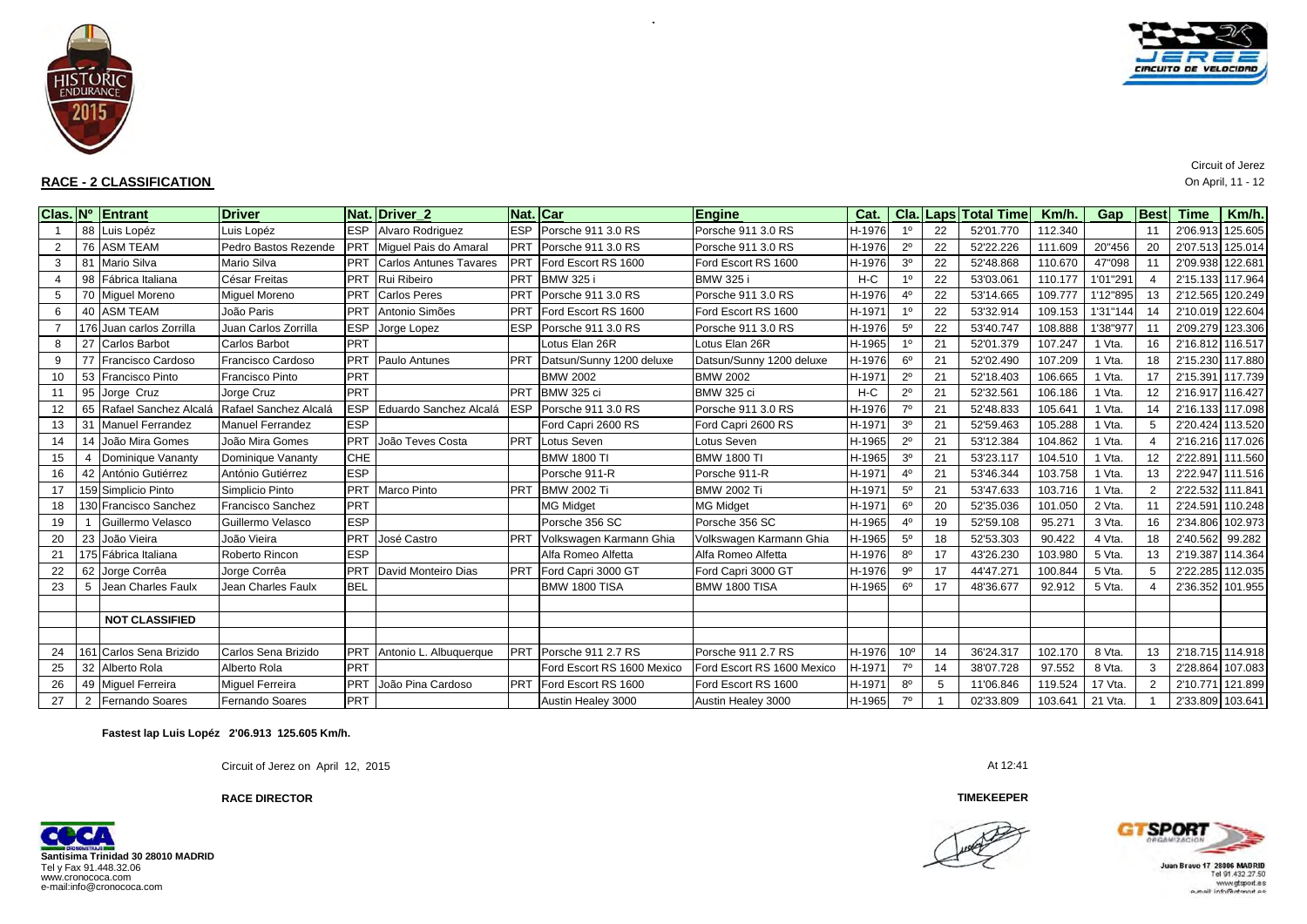

**On April, 11 - 12**

**LAP ANALYSIS RACE - 2** 

| <b>Number</b>              |                      | 1                    |              |                  | $\mathbf{2}$   |              |                      | 4                    |              |                      | 5                    |              |                      | 14                   |              |                      | 23                   |              |
|----------------------------|----------------------|----------------------|--------------|------------------|----------------|--------------|----------------------|----------------------|--------------|----------------------|----------------------|--------------|----------------------|----------------------|--------------|----------------------|----------------------|--------------|
| Lap                        | <b>Lap Time</b>      | <b>Partial</b>       | <b>Speed</b> | <b>Lap Time</b>  | <b>Partial</b> | <b>Speed</b> | Lap Time             | <b>Partial</b>       | <b>Speed</b> | <b>Lap Time</b>      | <b>Partial</b>       | <b>Speed</b> | <b>Lap Time</b>      | <b>Partial</b>       | <b>Speed</b> | Lap Time             | <b>Partial</b>       | <b>Speed</b> |
| $1^a - 1$                  | 1'13.804             | 1'13.804             | 154.507      | 1'02.501         | 1'02.501       | 180.905      | 1'06.618             | 1'06.618             | 163.637      | 1'12.636             | 1'12.636             | 153.410      | 1'09.699             | 1'09.699             | 172.801      | 1'20.388             | 1'20.388             | 132.030      |
| $1^a - 2$                  | 1'57.975             | 0'44.171             |              | 1'45.979         | 0'43.478       |              | 1'48.761             | 0'42.143             |              | 1'56.505             | 0'43.869             |              | 1'49.993             | 0'40.294             |              | 2'06.978             | 0'46.590             |              |
| $1^a - 3$                  | 2'51.371             | 0'53.396             |              | 2'33.809         | 0'47.830       |              | 2'38.188             | 0'49.427             |              | 2'49.913             | 0'53.408             |              | 2'39.086             | 0'49.093             |              | 3'04.726             | 0'57.748             |              |
| $2^a - 1$                  | 1'01.113             | 1'01.113             | 145.749      | 0'56.571         | 0'56.571       | 172.801      | 0'56.696             | 0'56.696             | 161.920      | 1'02.302             | 1'02.302             | 151.261      | 0'55.187             | 0'55.187             | 177.632      | 1'06.428             | 1'06.428             | 137.230      |
| $2^a - 2$<br>$2^a - 3$     | 1'44.629<br>2'36.991 | 0'43.516<br>0'52.362 |              | 1'37.480         | 0'40.909       |              | 1'38.199<br>2'27.189 | 0'41.503<br>0'48.990 |              | 1'44.908<br>2'37.124 | 0'42.606<br>0'52.216 |              | 1'34.007<br>2'21.595 | 0'38.820<br>0'47.588 |              | 1'52.865<br>2'50.809 | 0'46.437<br>0'57.944 |              |
| $3^a - 1$                  | 1'00.763             | 1'00.763             | 152.328      |                  |                |              | 0'56.148             | 0'56.148             | 168.487      | 1'01.647             | 1'01.647             | 154.286      | 0'54.885             | 0'54.885             | 172.801      | 1'06.074             | 1'06.074             | 129.652      |
| $3^a - 2$                  | 1'44.338             | 0'43.575             |              |                  |                |              | 1'35.840             | 0'39.692             |              | 1'44.345             | 0'42.698             |              | 1'33.132             | 0'38.247             |              | 1'53.172             | 0'47.098             |              |
| $3^a - 3$                  | 2'36.384             | 0'52.046             |              |                  |                |              | 2'23.614             | 0'47.774             |              | 2'36.399             | 0'52.054             |              | 2'18.907             | 0'45.775             |              | 2'50.282             | 0'57.110             |              |
| $4^a - 1$                  | 1'00.295             | 1'00.295             | 149.585      |                  |                |              | 0'55.603             | 0'55.603             | 166.925      | 1'01.048             | 1'01.048             | 153.192      | 0'53.493             | 0'53.493             | 177.340      | 1'06.392             | 1'06.392             | 129.033      |
| $4^a - 2$                  | 1'44.144             | 0'43.849             |              |                  |                |              | 1'35.552             | 0'39.949             |              | 1'43.795             | 0'42.747             |              | 1'30.757             | 0'37.264             |              | 1'53.399             | 0'47.007             |              |
| $4^a - 3$<br>$5a - 1$      | 2'36.501             | 0'52.357             |              |                  |                |              | 2'23.427             | 0'47.875             |              | 2'36.352             | 0'52.557             |              | 2'16.216             | 0'45.459             |              | 2'51.031             | 0'57.632             |              |
| $5^a - 2$                  | 1'01.371<br>1'47.348 | 1'01.371<br>0'45.977 | 149.378      |                  |                |              | 0'56.012<br>1'35.740 | 0'56.012<br>0'39.728 | 166.925      | 1'01.313<br>1'47.599 | 1'01.313<br>0'46.286 | 136.709      | 0'54.690<br>1'32.396 | 0'54.690<br>0'37.706 | 173.077      | 1'08.591<br>1'55.998 | 1'08.591<br>0'47.407 | 117.648      |
| $5^a - 3$                  | 2'42.843             | 0'55.495             |              |                  |                |              | 2'23.569             | 0'47.829             |              | 2'42.447             | 0'54.848             |              | 2'26.870             | 0'54.474             |              | 2'54.996             | 0'58.998             |              |
| $6^a - 1$                  | 1'03.016             | 1'03.016             | 137.056      |                  |                |              | 1'16.603             | 1'16.603             | 116.884      | 1'03.415             | 1'03.415             | 138.285      | 1'19.797             | 1'19.797             | 123.996      | 1'10.370             | 1'10.370             | 122.588      |
| $6^a - 2$                  | 1'47.537             | 0'44.521             |              |                  |                |              | 2'05.611             | 0'49.008             |              | 1'47.888             | 0'44.473             |              | 2'12.583             | 0'52.786             |              | 1'58.542             | 0'48.172             |              |
| $6^a - 3$                  | 2'42.854             | 0'55.317             |              |                  |                |              | 3'01.614             | 0'56.003             |              | 2'43.004             | 0'55.116             |              | 3'04.626             | 0'52.043             |              | 2'58.349             | 0'59.807             |              |
| $7^a - 1$                  | 1'03.186             | 1'03.186             | 127.509      |                  |                |              | 0'57.903             | 0'57.903             | 151.473      | 1'03.659             | 1'03.659             | 134.329      | 0'56.994             | 0'56.994             | 167.183      | 1'08.932             | 1'08.932             | 114.407      |
| $7^a - 2$<br>$7^a - 3$     | 1'52.178<br>2'59.750 | 0'48.992             |              |                  |                |              | 1'40.109<br>2'30.659 | 0'42.206<br>0'50.550 |              | 1'52.025             | 0'48.366             |              | 1'37.574             | 0'40.580<br>0'49.759 |              | 1'58.271             | 0'49.339<br>0'58.888 |              |
| $8^a - 1$                  | 1'15.936             | 1'07.572<br>1'15.936 | 111.686      |                  |                |              | 0'59.761             | 0'59.761             | 145.946      | 2'49.662<br>1'06.587 | 0'57.637<br>1'06.587 | 129.808      | 2'27.333<br>1'05.887 | 1'05.887             | 116.005      | 2'57.159<br>1'07.976 | 1'07.976             | 129.187      |
| $8^a - 2$                  | 2'03.758             | 0'47.822             |              |                  |                |              | 1'44.825             | 0'45.064             |              | 1'52.447             | 0'45.860             |              | 1'55.078             | 0'49.191             |              | 1'56.319             | 0'48.343             |              |
| $8^a - 3$                  | 4'31.299             | 2'27.541             | PIT          |                  |                |              | 2'40.917             | 0'56.092             |              | 2'48.405             | 0'55.958             |              | 2'53.531             | 0'58.453             |              | 2'57.073             | 1'00.754             |              |
| $9a - 1$                   | 1'04.672             | 1'04.672             | 148.149      |                  |                |              | 1'07.793             | 1'07.793             | 117.264      | 1'03.866             | 1'03.866             | 145.553      | 1'07.702             | 1'07.702             | 123.712      | 1'08.489             | 1'08.489             | 125.291      |
| $9^a - 2$                  | 1'48.126             | 0'43.454             |              |                  |                |              | 1'53.184             | 0'45.391             |              | 1'49.032             | 0'45.166             |              | 1'55.550             | 0'47.848             |              | 1'55.876             | 0'47.387             |              |
| $9^a - 3$                  | 2'41.295             | 0'53.169             |              |                  |                |              | 4'03.661             | 2'10.477             | PIT          | 3'40.884             | 1'51.852             | PIT          | 2'42.487             | 0'46.937             |              | 4'46.256             | 2'50.380             | PIT          |
| $10a - 1$                  | 1'03.164             | 1'03.164             | 152.543      |                  |                |              | 0'58.046             | 0'58.046             | 163.637      | 1'10.919             | 1'10.919             | 138.997      | 0'53.709             | 0'53.709             | 170.617      | 1'10.006             | 1'10.006             | 131.068      |
| $10^a - 2$<br>$10^{a} - 3$ | 1'46.737<br>2'39.438 | 0'43.573<br>0'52.701 |              |                  |                |              | 1'38.078<br>2'26.712 | 0'40.032<br>0'48.634 |              | 1'56.177<br>2'50.076 | 0'45.258<br>0'53.899 |              | 1'31.913<br>4'08.133 | 0'38.204<br>2'36.220 | PIT          | 1'55.572<br>2'53.420 | 0'45.566<br>0'57.848 |              |
| $11a - 1$                  | 1'01.910             | 1'01.910             | 151.049      |                  |                |              | 0'56.071             | 0'56.071             | 160.954      | 1'03.529             | 1'03.529             | 145.357      | 0'59.642             | 0'59.642             | 166.925      | 1'05.121             | 1'05.121             | 134.162      |
| $11a - 2$                  | 1'45.576             | 0'43.666             |              |                  |                |              | 1'35.604             | 0'39.533             |              | 1'48.298             | 0'44.769             |              | 1'38.745             | 0'39.103             |              | 1'51.711             | 0'46.590             |              |
| $11a - 3$                  | 2'39.359             | 0'53.783             |              |                  |                |              | 2'23.608             | 0'48.004             |              | 2'44.254             | 0'55.956             |              | 2'25.851             | 0'47.106             |              | 2'47.001             | 0'55.290             |              |
| $12^a - 1$                 | 1'01.885             | 1'01.885             | 139.355      |                  |                |              | 0'56.083             | 0'56.083             | 166.154      | 1'04.967             | 1'04.967             | 132.191      | 0'53.526             | 0'53.526             | 173.634      | 1'04.361             | 1'04.361             | 139.355      |
| $12^a - 2$                 | 1'47.514             | 0'45.629             |              |                  |                |              | 1'35.417             | 0'39.334             |              | 1'50.777             | 0'45.810             |              | 1'33.425             | 0'39.899             |              | 1'49.131             | 0'44.770             |              |
| $12^a - 3$<br>$13a - 1$    | 2'40.135<br>1'01.042 | 0'52.621<br>1'01.042 | 150.838      |                  |                |              | 2'22.891<br>0'55.594 | 0'47.474<br>0'55.594 | 168.225      | 2'48.592<br>1'05.638 | 0'57.815<br>1'05.638 | 128.725      | 2'21.806<br>0'55.663 | 0'48.381<br>0'55.663 | 169.545      | 2'44.320<br>1'04.254 | 0'55.189<br>1'04.254 | 138.462      |
| $13^a - 2$                 | 1'45.198             | 0'44.156             |              |                  |                |              | 1'35.010             | 0'39.416             |              | 1'52.565             | 0'46.927             |              | 1'34.815             | 0'39.152             |              | 1'49.303             | 0'45.049             |              |
| $13^a - 3$                 | 2'37.651             | 0'52.453             |              |                  |                |              | 2'23.514             | 0'48.504             |              | 2'50.361             | 0'57.796             |              | 2'22.094             | 0'47.279             |              | 2'43.939             | 0'54.636             |              |
| $14a - 1$                  | 1'00.807             | 1'00.807             | 155.173      |                  |                |              | 0'56.394             | 0'56.394             | 164.635      | 1'11.917             | 1'11.917             | 112.501      | 0'54.504             | 0'54.504             | 172.801      | 1'03.872             | 1'03.872             | 136.364      |
| $14^a - 2$                 | 1'44.273             | 0'43.466             |              |                  |                |              | 1'36.333             | 0'39.939             |              | 1'59.027             | 0'47.110             |              | 1'33.521             | 0'39.017             |              | 1'49.088             | 0'45.216             |              |
| $14^a - 3$                 | 2'38.083             | 0'53.810             |              |                  |                |              | 2'25.196             | 0'48.863             |              | 2'55.199             | 0'56.172             |              | 2'20.463             | 0'46.942             |              | 2'45.630             | 0'56.542             |              |
| $15^{a} - 1$<br>$15^a - 2$ | 1'00.389<br>1'44.408 | 1'00.389<br>0'44.019 | 151.899      |                  |                |              | 0'55.990<br>1'35.566 | 0'55.990             | 165.645      | 1'07.217<br>1'57.323 | 1'07.217             | 115.509      | 0'54.159             | 0'54.159<br>0'39.715 | 165.138      | 1'04.177<br>1'49.910 | 1'04.177<br>0'45.733 | 134.162      |
| $15^a - 3$                 | 2'37.806             | 0'53.398             |              |                  |                |              | 2'23.414             | 0'39.576<br>0'47.848 |              | 2'59.208             | 0'50.106<br>1'01.885 |              | 1'33.874<br>2'20.845 | 0'46.971             |              | 2'44.390             | 0'54.480             |              |
| $16a - 1$                  | 0'59.438             | 0'59.438             | 155.845      |                  |                |              | 0'56.117             | 0'56.117             | 167.702      | 1'10.994             | 1'10.994             | 110.997      | 0'54.166             | 0'54.166             | 174.194      | 1'03.578             | 1'03.578             | 145.946      |
| $16^a - 2$                 | 1'42.510             | 0'43.072             |              |                  |                |              | 1'35.258             | 0'39.141             |              | 2'01.620             | 0'50.626             |              | 1'33.072             | 0'38.906             |              | 1'47.762             | 0'44.184             |              |
| $16^a - 3$                 | 2'34.806             | 0'52.296             |              |                  |                |              | 2'24.388             | 0'49.130             |              | 3'02.740             | 1'01.120             |              | 2'20.194             | 0'47.122             |              | 2'41.370             | 0'53.608             |              |
| $17a - 1$                  | 1'05.519             | 1'05.519             | 152.759      |                  |                |              | 0'56.187             | 0'56.187             | 166.410      | 1'09.377             | 1'09.377             | 108.543      | 0'54.170             | 0'54.170             | 167.702      | 1'04.031             | 1'04.031             | 144.193      |
| $17^a - 2$                 | 1'48.379<br>2'42.737 | 0'42.860<br>0'54.358 |              |                  |                |              | 1'35.731<br>2'23.972 | 0'39.544<br>0'48.241 |              | 2'00.406<br>3'02.057 | 0'51.029<br>1'01.651 |              | 1'33.404<br>2'20.598 | 0'39.234<br>0'47.194 |              | 1'48.231<br>2'41.990 | 0'44.200<br>0'53.759 |              |
| $17^a - 3$<br>$18a - 1$    | 1'04.573             | 1'04.573             | 150.418      |                  |                |              | 0'57.179             | 0'57.179             | 163.885      | 1'10.802             | 1'10.802             | 126.612      | 0'55.409             | 0'55.409             | 175.610      | 1'02.020             | 1'02.020             | 137.932      |
| $18a - 2$                  | 1'49.242             | 0'44.669             |              |                  |                |              | 1'36.373             | 0'39.194             |              | 2'01.813             | 0'51.011             |              | 1'34.657             | 0'39.248             |              | 1'46.756             | 0'44.736             |              |
| $18a - 3$                  | 2'44.283             | 0'55.041             |              |                  |                |              | 2'24.287             | 0'47.914             |              |                      |                      |              | 2'21.006             | 0'46.349             |              | 2'40.562             | 0'53.806             |              |
| $19a - 1$                  | 1'05.485             | 1'05.485             | 141.362      |                  |                |              | 0'55.720             | 0'55.720             | 169.545      |                      |                      |              | 0'53.882             | 0'53.882             | 176.760      |                      |                      |              |
| $19a - 2$                  | 1'51.603             | 0'46.118             |              |                  |                |              | 1'34.980             | 0'39.260             |              |                      |                      |              | 1'32.621             | 0'38.739             |              |                      |                      |              |
| $19a - 3$                  | 2'45.522             | 0'53.919             |              |                  |                |              | 2'23.050             | 0'48.070             |              |                      |                      |              | 2'19.691             | 0'47.070             |              |                      |                      |              |
| $20^a - 1$<br>$20^a - 2$   |                      |                      |              |                  |                |              | 0'55.731<br>1'35.617 | 0'55.731<br>0'39.886 | 166.154      |                      |                      |              | 0'54.616<br>1'33.353 | 0'54.616<br>0'38.737 | 174.194      |                      |                      |              |
| $20^a - 3$                 |                      |                      |              |                  |                |              | 2'23.610             | 0'47.993             |              |                      |                      |              | 2'20.847             | 0'47.494             |              |                      |                      |              |
| $21^a - 1$                 |                      |                      |              |                  |                |              | 0'57.379             | 0'57.379             | 162.407      |                      |                      |              | 0'54.732             | 0'54.732             | 173.634      |                      |                      |              |
| $21^a - 2$                 |                      |                      |              |                  |                |              | 1'37.240             | 0'39.861             |              |                      |                      |              | 1'33.659             | 0'38.927             |              |                      |                      |              |
| $21^a - 3$                 |                      |                      |              |                  |                |              | 2'25.637             | 0'48.397             |              |                      |                      |              | 2'20.205             | 0'46.546             |              |                      |                      |              |
| $22^a - 1$                 |                      |                      |              |                  |                |              |                      |                      |              |                      |                      |              |                      |                      |              |                      |                      |              |
| $22^a - 2$                 |                      |                      |              |                  |                |              |                      |                      |              |                      |                      |              |                      |                      |              |                      |                      |              |
| $22^a - 3$                 |                      |                      |              |                  |                |              |                      |                      |              |                      |                      |              |                      |                      |              |                      |                      |              |
|                            | <b>Ideal Lap</b>     |                      |              | <b>Ideal Lap</b> |                |              |                      | <b>Ideal Lap</b>     |              |                      | <b>Ideal Lap</b>     |              |                      | <b>Ideal Lap</b>     |              | <b>Ideal Lap</b>     |                      |              |

 $\overline{\phantom{a}}$ 

|          | <b>Ideal Lap</b>      |          | <b>Ideal Lap</b> | <b>Ideal Lap</b> |          | <b>Ideal Lap</b> |          |          | <b>Ideal Lap</b> | <b>Ideal Lap</b> |          |
|----------|-----------------------|----------|------------------|------------------|----------|------------------|----------|----------|------------------|------------------|----------|
| 0'59.438 | 0'59.438              | 0'56.571 | 0'56.571         | 0'55.594         | 0'55.594 | 1'01.048         | 1'01.048 | 0'53.493 | 0'53.493         | 1'02.020         | 1'02.020 |
| 1'42.298 | 0'42.860              | 37,480   | 0'40.909         | 1'34.735         | 0'39.141 | 1'43.654         | 0'42.606 | 1'30.757 | 0'37.264         | 1'46.204         | 0'44.184 |
| 2'34.344 | 0'52.046              | 2'25.310 | 0'47.830         | 2'22.209         | 0'47.474 | 2'35.708         | 0'52.054 | 2'16.216 | 0'45.459         | 2'39.812         | 0'53.608 |
|          |                       |          |                  |                  |          |                  |          |          |                  |                  |          |
|          | <b>Ideal Best Lap</b> |          |                  |                  |          |                  |          |          |                  |                  |          |

 0'49.072 0'49.072 1'24.370 0'35.298 2'06.875 0'42.505 **Ideal Best Lap**





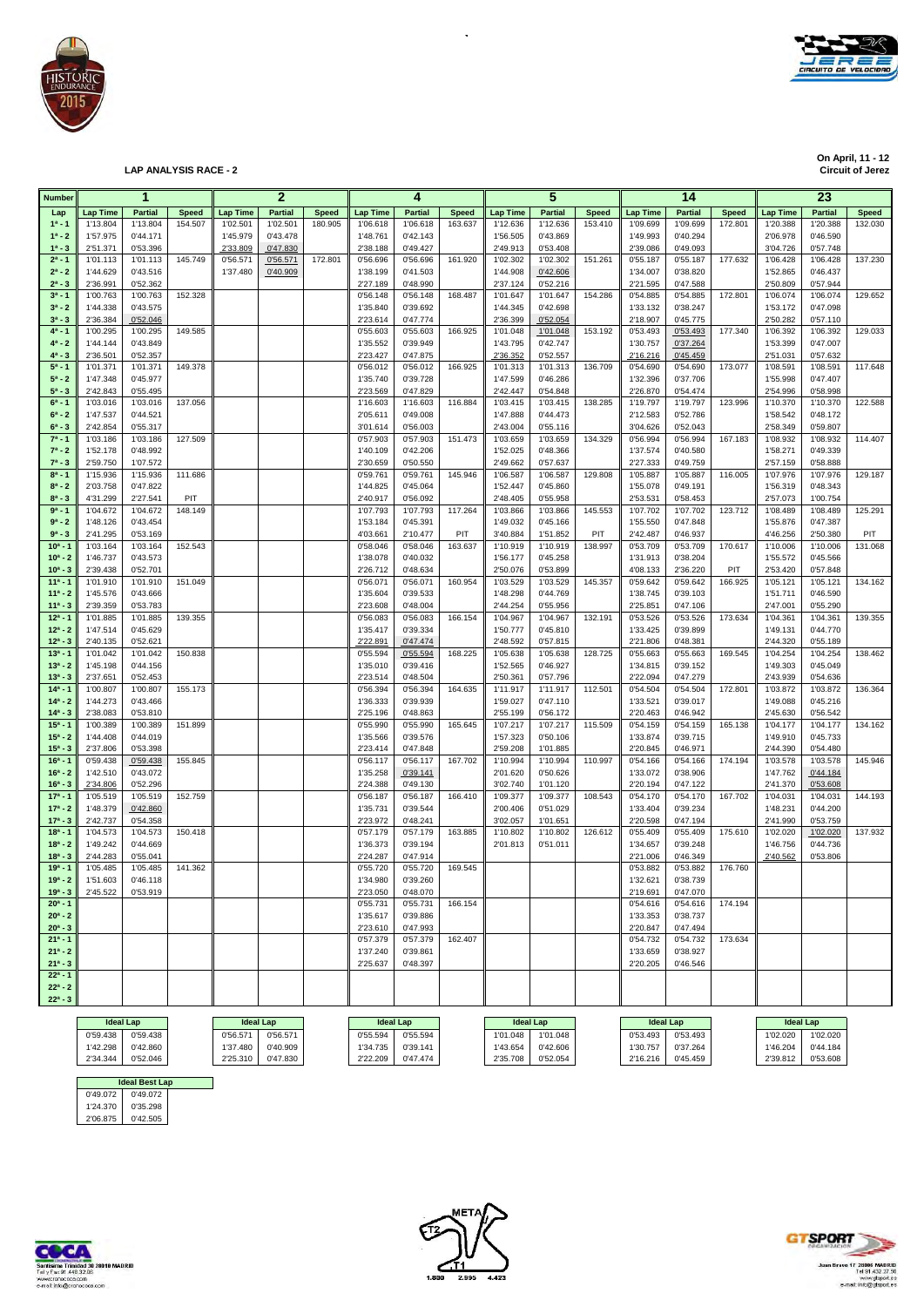

**On April, 11 - 12 On April, 11 - 12 Circuit of Jerez LAP ANALYSIS RACE - 2 Circuit of Jerez**

| Number                   |                      | 27                   |              |                      | 31                   |              |                      | 32                   |              |                      | 40                   |              |                      | 42                   |              |                      | 49                   |              |
|--------------------------|----------------------|----------------------|--------------|----------------------|----------------------|--------------|----------------------|----------------------|--------------|----------------------|----------------------|--------------|----------------------|----------------------|--------------|----------------------|----------------------|--------------|
| Lap                      | <b>Lap Time</b>      | <b>Partial</b>       | <b>Speed</b> | Lap Time             | <b>Partial</b>       | <b>Speed</b> | <b>Lap Time</b>      | <b>Partial</b>       | <b>Speed</b> | <b>Lap Time</b>      | <b>Partial</b>       | <b>Speed</b> | <b>Lap Time</b>      | <b>Partial</b>       | <b>Speed</b> | <b>Lap Time</b>      | <b>Partial</b>       | <b>Speed</b> |
| $1^a - 1$                | 1'00.250             | 1'00.250             | 189.807      | 1'09.478             | 1'09.478             | 169.545      | 1'09.213             | 1'09.213             | 161.195      | 1'06.635             | 1'06.635             | 172.801      | 1'07.785             | 1'07.785             | 176.183      | 0'58.428             | 0'58.428             | 192.858      |
| $1^a - 2$                | 2'01.649             | 1'01.399             |              | 1'50.540             | 0'41.062             |              | 1'51.997             | 0'42.784             |              | 1'49.812             | 0'43.177             |              | 1'49.422             | 0'41.637             |              | 1'34.640             | 0'36.212             |              |
| $1^a - 3$                | 2'48.335             | 0'46.686             |              | 2'40.984             | 0'50.444             |              | 2'44.014             | 0'52.017             |              | 2'40.251             | 0'50.439             |              | 2'41.907             | 0'52.485             |              | 2'17.905             | 0'43.265             |              |
| $2^a - 1$                | 0'53.929             | 0'53.929             | 183.362      | 0'55.343             | 0'55.343             | 169.812      | 0'58.588             | 0'58.588             | 160.715      | 0'55.333             | 0'55.333             | 183.674      | 0'56.667             | 0'56.667             | 167.442      | 0'51.173             | 0'51.173             | 189.474      |
| $2^a - 2$                | 1'32.963             | 0'39.034             |              | 1'35.141             | 0'39.798             |              | 1'40.368             | 0'41.780             |              | 1'35.369             | 0'40.036             |              | 1'37.342             | 0'40.675             |              | 1'27.727             | 0'36.554             |              |
| $2^a - 3$                | 2'20.162             | 0'47.199             |              | 2'23.427             | 0'48.286             |              | 2'30.174             | 0'49.806             |              | 2'22.693             | 0'47.324             |              | 2'26.015             | 0'48.673             |              | 2'10.771             | 0'43.044             |              |
| $3^{a} - 1$              | 0'53.691             | 0'53.691             | 185.568      | 0'55.537             | 0'55.537             | 170.617      | 0'57.430             | 0'57.430             | 164.886      | 0'54.496             | 0'54.496             | 183.362      | 0'55.894             | 0'55.894             | 173.634      | 0'50.911             | 0'50.911             | 192.858      |
| $3^a - 2$                | 1'33.208             | 0'39.517             |              | 1'34.722             | 0'39.185             |              | 1'38.695             | 0'41.265             |              | 1'33.232             | 0'38.736             |              | 1'35.779             | 0'39.885             |              | 1'27.520             | 0'36.609             |              |
| $3^{a} - 3$<br>$4^a - 1$ | 2'19.273<br>0'54.408 | 0'46.065<br>0'54.408 | 188.812      | 2'22.572<br>0'54.813 | 0'47.850<br>0'54.813 | 173.914      | 2'28.864<br>0'57.733 | 0'50.169<br>0'57.733 | 161.195      | 2'19.766<br>0'55.625 | 0'46.534<br>0'55.625 | 181.819      | 2'24.306<br>0'55.619 | 0'48.527<br>0'55.619 | 175.325      | 2'11.034<br>0'51.274 | 0'43.514<br>0'51.274 | 191.830      |
| $4^a - 2$                | 1'33.701             | 0'39.293             |              | 1'33.912             | 0'39.099             |              | 1'38.924             | 0'41.191             |              | 1'34.583             | 0'38.958             |              | 1'35.744             | 0'40.125             |              | 1'28.223             | 0'36.949             |              |
| $4^a - 3$                | 2'21.584             | 0'47.883             |              | 2'22.006             | 0'48.094             |              | 2'29.002             | 0'50.078             |              | 2'21.367             | 0'46.784             |              | 2'24.011             | 0'48.267             |              | 2'12.683             | 0'44.460             |              |
| $5^a - 1$                | 0'53.725             | 0'53.725             | 189.474      | 0'54.321             | 0'54.321             | 171.157      | 0'58.223             | 0'58.223             | 160.238      | 0'54.992             | 0'54.992             | 183.674      | 0'56.023             | 0'56.023             | 173.355      | 0'52.842             | 0'52.842             | 183.051      |
| $5^a - 2$                | 1'32.394             | 0'38.669             |              | 1'33.310             | 0'38.989             |              | 1'39.800             | 0'41.577             |              | 1'34.039             | 0'39.047             |              | 1'36.020             | 0'39.997             |              | 1'30.005             | 0'37.163             |              |
| $5^a - 3$                | 2'18.835             | 0'46.441             |              | 2'20.424             | 0'47.114             |              | 2'31.739             | 0'51.939             |              | 2'20.529             | 0'46.490             |              | 2'24.923             | 0'48.903             |              | 2'14.453             | 0'44.448             |              |
| $6^a - 1$                | 1'15.965             | 1'15.965             | 130.751      | 1'15.364             | 1'15.364             | 129.187      | 1'01.439             | 1'01.439             | 147.139      | 1'18.830             | 1'18.830             | 128.725      | 1'12.073             | 1'12.073             | 112.735      |                      |                      |              |
| $6^a - 2$                | 2'08.430             | 0'52.465             |              | 2'07.578             | 0'52.214             |              | 1'44.997             | 0'43.558             |              | 2'11.492             | 0'52.662             |              | 2'01.302             | 0'49.229             |              |                      |                      |              |
| $6^a - 3$                | 3'00.472             | 0'52.042             |              | 3'00.335             | 0'52.757             |              | 2'46.435             | 1'01.438             |              | 3'03.198             | 0'51.706             |              | 2'58.264             | 0'56.962             |              |                      |                      |              |
| $7^a - 1$<br>$7^a - 2$   | 0'56.422<br>1'37.628 | 0'56.422<br>0'41.206 | 170.887      | 0'56.480<br>1'35.902 | 0'56.480<br>0'39.422 | 156.522      | 1'06.526<br>1'48.916 | 1'06.526<br>0'42.390 | 158.358      | 0'56.633<br>1'36.679 | 0'56.633<br>0'40.046 | 177.632      | 0'57.155<br>1'39.548 | 0'57.155<br>0'42.393 | 145.946      |                      |                      |              |
| $7^a - 3$                | 2'26.927             | 0'49.299             |              | 2'25.745             | 0'49.843             |              | 2'40.844             | 0'51.928             |              | 2'25.836             | 0'49.157             |              | 2'29.457             | 0'49.909             |              |                      |                      |              |
| $8^a - 1$                | 1'05.080             | 1'05.080             | 115.139      | 1'05.962             | 1'05.962             | 120.941      | 0'59.590             | 0'59.590             | 148.149      | 1'06.449             | 1'06.449             | 115.756      | 1'00.153             | 1'00.153             | 146.740      |                      |                      |              |
| $8^a - 2$                | 1'54.695             | 0'49.615             |              | 1'51.773             | 0'45.811             |              | 1'43.129             | 0'43.539             |              | 1'51.806             | 0'45.357             |              | 1'45.298             | 0'45.145             |              |                      |                      |              |
| $8^a - 3$                | 4'28.756             | 2'34.061             | PIT          | 2'40.660             | 0'48.887             |              | 4'33.035             | 2'49.906             | PIT          | 2'40.863             | 0'49.057             |              | 4'39.506             | 2'54.208             | PIT          |                      |                      |              |
| $9a - 1$                 | 0'56.567             | 0'56.567             | 183.987      | 0'56.848             | 0'56.848             | 141.733      | 1'02.265             | 1'02.265             | 154.066      | 0'55.955             | 0'55.955             | 178.808      | 0'56.965             | 0'56.965             | 175.610      |                      |                      |              |
| $9^a - 2$                | 1'34.923             | 0'38.356             |              | 1'37.044             | 0'40.196             |              | 1'44.361             | 0'42.096             |              | 1'35.086             | 0'39.131             |              | 1'36.752             | 0'39.787             |              |                      |                      |              |
| $9^a - 3$                | 2'20.107             | 0'45.184             |              | 4'14.944             | 2'37.900             | PIT          | 2'34.734             | 0'50.373             |              | 2'22.674             | 0'47.588             |              | 2'24.702             | 0'47.950             |              |                      |                      |              |
| $10a - 1$                | 0'54.114             | 0'54.114             | 183.987      | 0'55.932             | 0'55.932             | 170.079      | 0'58.885             | 0'58.885             | 161.920      | 0'55.540             | 0'55.540             | 178.218      | 0'55.954             | 0'55.954             | 176.760      |                      |                      |              |
| $10^a - 2$               | 1'32.676             | 0'38.562             |              | 1'34.443<br>2'22.030 | 0'38.511             |              | 1'40.097             | 0'41.212             |              | 1'35.859<br>2'23.297 | 0'40.319             |              | 1'35.403             | 0'39.449             |              |                      |                      |              |
| $10^a - 3$<br>$11a - 1$  | 2'17.990<br>0'53.153 | 0'45.314<br>0'53.153 | 183.987      | 0'55.770             | 0'47.587<br>0'55.770 | 168.750      | 2'31.824<br>0'59.002 | 0'51.727<br>0'59.002 | 162.407      | 0'55.864             | 0'47.438<br>0'55.864 | 180.301      | 2'23.965<br>0'56.193 | 0'48.562<br>0'56.193 | 173.077      |                      |                      |              |
| $11a - 2$                | 1'31.603             | 0'38.450             |              | 1'34.562             | 0'38.792             |              | 1'41.171             | 0'42.169             |              | 1'35.908             | 0'40.044             |              | 1'36.729             | 0'40.536             |              |                      |                      |              |
| $11a - 3$                | 2'16.951             | 0'45.348             |              | 2'22.334             | 0'47.772             |              | 2'32.056             | 0'50.885             |              | 4'19.239             | 2'43.331             | PIT          | 2'25.253             | 0'48.524             |              |                      |                      |              |
| $12a - 1$                | 0'53.930             | 0'53.930             | 181.209      | 0'55.565             | 0'55.565             | 172.249      | 0'59.077             | 0'59.077             | 160.238      | 0'55.094             | 0'55.094             | 190.141      | 0'55.676             | 0'55.676             | 177.632      |                      |                      |              |
| $12^a - 2$               | 1'32.544             | 0'38.614             |              | 1'34.338             | 0'38.773             |              | 1'40.905             | 0'41.828             |              | 1'31.178             | 0'36.084             |              | 1'35.342             | 0'39.666             |              |                      |                      |              |
| $12^a - 3$               | 2'17.922             | 0'45.378             |              | 2'21.553             | 0'47.215             |              | 2'32.267             | 0'51.362             |              | 2'16.503             | 0'45.325             |              | 2'23.560             | 0'48.218             |              |                      |                      |              |
| $13a - 1$                | 0'53.563             | 0'53.563             | 183.987      | 0'54.973             | 0'54.973             | 170.887      | 0'58.874             | 0'58.874             | 160.715      | 0'50.871             | 0'50.871             | 192.514      | 0'55.912             | 0'55.912             | 180.905      |                      |                      |              |
| $13^a - 2$               | 1'32.483             | 0'38.920             |              | 1'33.444             | 0'38.471             |              | 1'41.228             | 0'42.354             |              | 1'27.330             | 0'36.459             |              | 1'35.107             | 0'39.195             |              |                      |                      |              |
| $13^a - 3$<br>$14a - 1$  | 2'18.537             | 0'46.054             | 185.249      | 2'20.560             | 0'47.116             |              | 2'32.775             | 0'51.547             |              | 2'10.920             | 0'43.590             |              | 2'22.947             | 0'47.840             |              |                      |                      |              |
| $14^a - 2$               | 0'53.302<br>1'31.489 | 0'53.302<br>0'38.187 |              | 0'54.897<br>1'33.838 | 0'54.897<br>0'38.941 | 168.751      | 0'59.437<br>1'41.226 | 0'59.437<br>0'41.789 | 154.728      | 0'50.561<br>1'26.665 | 0'50.561<br>0'36.104 | 192.858      | 0'56.594<br>1'36.189 | 0'56.594<br>0'39.595 | 175.325      |                      |                      |              |
| $14^a - 3$               | 2'16.984             | 0'45.495             |              | 2'21.126             | 0'47.288             |              | 2'39.965             | 0'58.739             |              | 2'10.019             | 0'43.354             |              | 2'23.819             | 0'47.630             |              |                      |                      |              |
| $15a - 1$                | 0'53.447             | 0'53.447             | 184.301      | 0'55.269             | 0'55.269             | 167.963      | 1'13.071             | 1'13.071             | 101.791      | 0'50.449             | 0'50.449             | 193.549      | 0'55.953             | 0'55.953             | 174.475      |                      |                      |              |
| $15^a - 2$               | 1'32.201             | 0'38.754             |              | 1'34.191             | 0'38.922             |              | 2'02.340             | 0'49.269             |              | 1'26.920             | 0'36.471             |              | 1'35.932             | 0'39.979             |              |                      |                      |              |
| $15^a - 3$               | 2'17.092             | 0'44.891             |              | 2'22.303             | 0'48.112             |              |                      |                      |              | 2'10.770             | 0'43.850             |              | 2'25.385             | 0'49.453             |              |                      |                      |              |
| $16^a - 1$               | 0'52.880             | 0'52.880             | 186.852      | 0'56.023             | 0'56.023             | 169.279      |                      |                      |              | 0'50.754             | 0'50.754             | 191.151      | 0'55.384             | 0'55.384             | 173.914      |                      |                      |              |
| $16^a - 2$               | 1'31.123             | 0'38.243             |              | 1'34.787             | 0'38.764             |              |                      |                      |              | 1'27.142             | 0'36.388             |              | 1'35.803             | 0'40.419             |              |                      |                      |              |
| $16a - 3$                | 2'16.812             | 0'45.689             |              | 2'22.933             | 0'48.146             |              |                      |                      |              | 2'11.269             | 0'44.127             |              | 2'27.020             | 0'51.217             |              |                      |                      |              |
| $17a - 1$                | 0'53.276             | 0'53.276             | 185.887      | 0'55.384             | 0'55.384             | 169.015      |                      |                      |              | 0'51.212             | 0'51.212             | 191.151      | 0'56.000<br>1'36.427 | 0'56.000             | 160.954      |                      |                      |              |
| $17a - 2$<br>$17^a - 3$  | 1'31.696<br>2'17.629 | 0'38.420<br>0'45.933 |              | 1'35.452<br>2'23.652 | 0'40.068<br>0'48.200 |              |                      |                      |              | 1'27.817<br>2'11.395 | 0'36.605<br>0'43.578 |              | 2'25.072             | 0'40.427<br>0'48.645 |              |                      |                      |              |
| $18a - 1$                | 0'53.621             | 0'53.621             | 182.125      | 0'56.919             | 0'56.919             | 168.225      |                      |                      |              | 0'50.582             | 0'50.582             | 191.490      | 0'56.512             | 0'56.512             | 177.340      |                      |                      |              |
| $18a - 2$                | 1'32.202             | 0'38.581             |              | 1'36.067             | 0'39.148             |              |                      |                      |              | 1'26.755             | 0'36.173             |              | 1'36.677             | 0'40.165             |              |                      |                      |              |
| $18a - 3$                | 2'18,008             | 0'45.806             |              | 2'24.070             | 0'48,003             |              |                      |                      |              | 2'14.872             | 0'48.117             |              | 2'24.465             | 0'47.788             |              |                      |                      |              |
| $19a - 1$                | 0'53.355             | 0'53.355             | 182.125      | 0'55.264             | 0'55.264             | 166.154      |                      |                      |              | 0'50.951             | 0'50.951             | 189.142      | 0'54.937             | 0'54.937             | 177.632      |                      |                      |              |
| $19a - 2$                | 1'32.966             | 0'39.611             |              | 1'34.879             | 0'39.615             |              |                      |                      |              | 1'27.616             | 0'36.665             |              | 1'34.729             | 0'39.792             |              |                      |                      |              |
| $19a - 3$                | 2'19.150             | 0'46.184             |              | 2'22.836             | 0'47.957             |              |                      |                      |              | 2'11.556             | 0'43.940             |              | 2'23.399             | 0'48.670             |              |                      |                      |              |
| $20^a - 1$               | 0'53.596             | 0'53.596             | 185.887      | 0'55.569             | 0'55.569             | 167.963      |                      |                      |              | 0'50.838             | 0'50.838             | 192.171      | 0'55.566             | 0'55.566             | 176.760      |                      |                      |              |
| $20^a - 2$               | 1'32.244             | 0'38.648             |              | 1'34.948             | 0'39.379             |              |                      |                      |              | 1'27.860             | 0'37.022             |              | 1'35.756             | 0'40.190             |              |                      |                      |              |
| $20^a - 3$<br>$21a - 1$  | 2'18.372<br>0'55.308 | 0'46.128<br>0'55.308 | 182.125      | 2'22.904<br>0'55.135 | 0'47.956<br>0'55.135 | 169.015      |                      |                      |              | 2'12.397<br>0'50.628 | 0'44.537<br>0'50.628 | 191.830      | 2'23.415<br>0'57.346 | 0'47.659<br>0'57.346 | 174.194      |                      |                      |              |
| $21^a - 2$               | 1'34.492             | 0'39.184             |              | 1'34.369             | 0'39.234             |              |                      |                      |              | 1'26.863             | 0'36.235             |              | 1'37.028             | 0'39.682             |              |                      |                      |              |
| $21^a - 3$               | 2'21.481             | 0'46.989             |              | 2'22.065             | 0'47.696             |              |                      |                      |              | 2'12.042             | 0'45.179             |              | 2'24.953             | 0'47.925             |              |                      |                      |              |
| $22^a - 1$               | 1'00.297             | 1'00.297             | 136.192      |                      |                      |              |                      |                      |              | 0'50.937             | 0'50.937             | 193.549      |                      |                      |              |                      |                      |              |
| $22^a - 2$               | 1'45.369             | 0'45.072             |              |                      |                      |              |                      |                      |              | 1'27.346             | 0'36.409             |              |                      |                      |              |                      |                      |              |
| $22^a - 3$               |                      |                      |              |                      |                      |              |                      |                      |              | 2'11.458             | 0'44.112             |              |                      |                      |              |                      |                      |              |
|                          |                      |                      |              |                      |                      |              |                      |                      |              |                      |                      |              |                      |                      |              |                      |                      |              |

 $\overline{\phantom{a}}$ 

|          | <b>Ideal Lap</b>      |  |          | <b>Ideal Lap</b> |          | <b>Ideal Lap</b> | <b>Ideal Lap</b> |          |          | <b>Ideal Lap</b> |          | <b>Ideal Lap</b> |
|----------|-----------------------|--|----------|------------------|----------|------------------|------------------|----------|----------|------------------|----------|------------------|
| 0'52.880 | 0'52.880              |  | 0'54.321 | 0'54.321         | 0'57.430 | 0'57.430         | 0'50.449         | 0'50.449 | 0'54.937 | 0'54.937         | 0'50.91' | 0'50.911         |
| 1'31.067 | 0'38.187              |  | 1'32.792 | 0'38.471         | 1'38.621 | 0'41.191         | 1'26.533         | 0'36.084 | 1'34.132 | 0'39.195         | 1'27.123 | 0'36.212         |
| 2'15.958 | 0'44.891              |  | 2'19.906 | 0'47.114         | 2'28.427 | 0'49.806         | 2'09.887         | 0'43.354 | 2'21.762 | 0'47.630         | 2'10.167 | 0'43.044         |
|          |                       |  |          |                  |          |                  |                  |          |          |                  |          |                  |
|          | <b>Ideal Best Lan</b> |  |          |                  |          |                  |                  |          |          |                  |          |                  |

 0'49.072 1'24.370 0'49.072 0'49.072 1'24.370 0'35.298 2'06.875 2'06.875 0'42.505 **IDEAL**<br>0'49.072<br>0'35.298





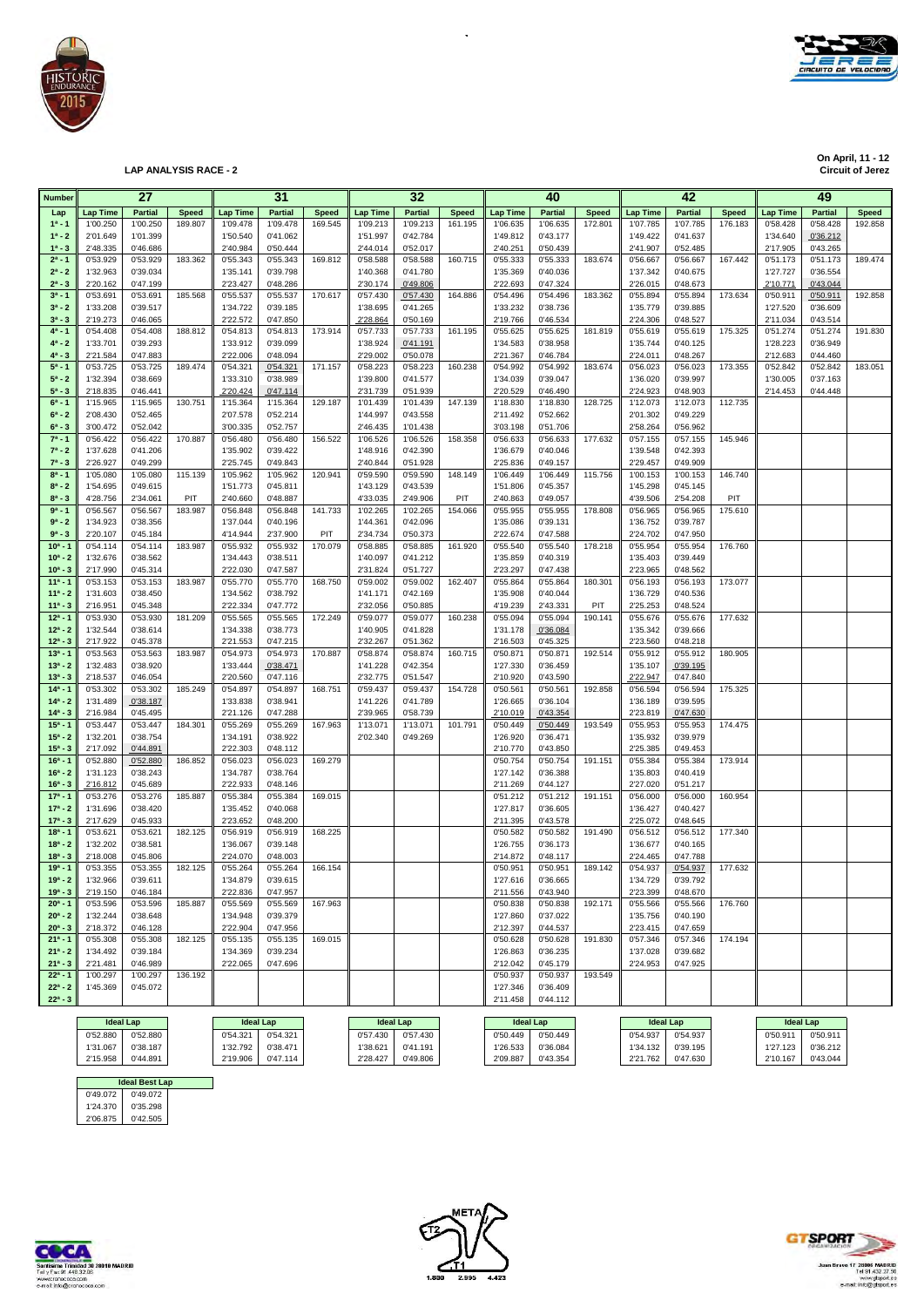

**On April, 11 - 12 On April, 11 - 12 Circuit of Jerez LAP ANALYSIS RACE - 2 Circuit of Jerez**

| <b>Number</b>            |                      | 53                   |                |                      | 62                   |              |                      | 65                   |              |                               | 70                   |              |                      | 76                   |              |                      | 77                   |              |
|--------------------------|----------------------|----------------------|----------------|----------------------|----------------------|--------------|----------------------|----------------------|--------------|-------------------------------|----------------------|--------------|----------------------|----------------------|--------------|----------------------|----------------------|--------------|
| Lap                      | <b>Lap Time</b>      | <b>Partial</b>       | <b>Speed</b>   | <b>Lap Time</b>      | <b>Partial</b>       | <b>Speed</b> | <b>Lap Time</b>      | <b>Partial</b>       | <b>Speed</b> | <b>Lap Time</b>               | <b>Partial</b>       | <b>Speed</b> | <b>Lap Time</b>      | <b>Partial</b>       | <b>Speed</b> | <b>Lap Time</b>      | <b>Partial</b>       | <b>Speed</b> |
| $1^a - 1$                | 1'00.067             | 1'00.067             | 181.513        | 1'05.729             | 1'05.729             | 167.442      | 1'01.777             | 1'01.777             | 180.301      | 1'05.127                      | 1'05.127             | 199.262      | 1'02.786             | 1'02.786             | 195.653      | 1'05.925             | 1'05.925             | 152.328      |
| $1^a - 2$                | 1'50.998             | 0'50.931             |                | 1'47.773             | 0'42.044             |              | 1'45.239             | 0'43.462             |              | 1'46.372                      | 0'41.245             |              | 1'42.356             | 0'39.570             |              | 1'48.762             | 0'42.837             |              |
| $1^a - 3$<br>$2^a - 1$   | 2'40.851<br>0'53.728 | 0'49.853<br>0'53.728 | 182.433        | 2'37.353             | 0'49.580<br>0'56.391 | 178.808      | 2'32.149             | 0'46.910<br>0'57.027 | 162.163      | 2'32.505<br>0'53.251          | 0'46.133<br>0'53.251 | 197.441      | 2'26.140<br>0'50.667 | 0'43.784<br>0'50.667 | 197.081      | 2'40.288             | 0'51.526<br>0'58.219 | 161.435      |
| $2^a - 2$                | 1'31.787             | 0'38.059             |                | 0'56.391<br>1'37.725 | 0'41.334             |              | 0'57.027<br>1'38.656 | 0'41.629             |              | 1'32.000                      | 0'38.749             |              | 1'27.335             | 0'36.668             |              | 0'58.219<br>1'39.889 | 0'41.670             |              |
| $2^a - 3$                | 2'19.160             | 0'47.373             |                | 2'26.020             | 0'48.295             |              | 2'26.061             | 0'47.405             |              | 2'17.305                      | 0'45.305             |              | 2'11.795             | 0'44.460             |              | 2'29.610             | 0'49.721             |              |
| $3^{a} - 1$              | 0'54.102             | 0'54.102             | 179.105        | 0'55.634             | 0'55.634             | 174.194      | 0'57.771             | 0'57.771             | 163.142      | 0'53.426                      | 0'53.426             | 193.203      | 0'50.532             | 0'50.532             | 199.262      | 0'56.672             | 0'56.672             | 167.442      |
| $3^a - 2$                | 1'31.998             | 0'37.896             |                | 1'35.477             | 0'39.843             |              | 1'39.621             | 0'41.850             |              | 1'31.591                      | 0'38.165             |              | 1'27.733             | 0'37.201             |              | 1'37.188             | 0'40.516             |              |
| $3^{a} - 3$<br>$4^a - 1$ | 2'17.789<br>0'53.605 | 0'45.791<br>0'53.605 | 179.105        | 2'22.747<br>0'56.242 | 0'47.270<br>0'56.242 | 170.887      | 2'26.325<br>0'55.669 | 0'46.704<br>0'55.669 | 177.632      | 2'16.237<br>0'53.195          | 0'44.646<br>0'53.195 | 196.008      | 2'11.464<br>0'50.525 | 0'43.731<br>0'50.525 | 196.008      | 2'25.624<br>0'56.451 | 0'48.436<br>0'56.451 | 166.154      |
| $4^a - 2$                | 1'31.541             | 0'37.936             |                | 1'36.409             | 0'40.167             |              | 1'36.116             | 0'40.447             |              | 1'31.039                      | 0'37.844             |              | 1'26.754             | 0'36.229             |              | 1'36.771             | 0'40.320             |              |
| $4^a - 3$                | 2'17.996             | 0'46.455             |                | 2'24.082             | 0'47.673             |              | 2'24.430             | 0'48.314             |              | 2'15.619                      | 0'44.580             |              | 2'11.672             | 0'44.918             |              | 2'25.127             | 0'48.356             |              |
| $5^a - 1$                | 0'55.117             | 0'55.117             | 179.701        | 0'55.041             | 0'55.041             | 176.183      | 0'55.872             | 0'55.872             | 176.760      | 0'53.091                      | 0'53.091             | 190.477      | 0'52.350             | 0'52.350             | 194.946      | 0'57.354             | 0'57.354             | 168,487      |
| $5^a - 2$                | 1'33.258             | 0'38.141             |                | 1'35.129             | 0'40.088             |              | 1'36.029             | 0'40.157             |              | 1'31.035                      | 0'37.944             |              | 1'28.893             | 0'36.543             |              | 1'38.261             | 0'40.907             |              |
| $5^a - 3$<br>$6^a - 1$   | 2'55.064<br>1'05.007 | 1'21.806<br>1'05.007 | PIT<br>126.022 | 2'22.285<br>1'14.056 | 0'47.156<br>1'14.056 | 108.109      | 2'23.893<br>1'15.850 | 0'47.864<br>1'15.850 | 109.312      | 2'15.631<br>0'53.298          | 0'44.596<br>0'53.298 | 189.474      | 2'13.144<br>0'51.020 | 0'44.251<br>0'51.020 | 195.653      | 2'27.264<br>1'06.362 | 0'49.003<br>1'06.362 | 113.565      |
| $6^a - 2$                | 1'53.297             | 0'48.290             |                | 2'06.207             | 0'52.151             |              | 2'07.230             | 0'51.380             |              | 1'31.772                      | 0'38.474             |              | 1'30.680             | 0'39.660             |              | 1'55.202             | 0'48.840             |              |
| $6^a - 3$                | 2'58.710             | 1'05.413             |                | 2'58.389             | 0'52.182             |              | 3'01.096             | 0'53.866             |              | 2'17.100                      | 0'45.328             |              | 2'20.569             | 0'49.889             |              | 2'52.101             | 0'56.899             |              |
| $7^a - 1$                | 1'04.447             | 1'04.447             | 156.977        | 0'56.307             | 0'56.307             | 165.899      | 0'59.394             | 0'59.394             | 146.541      | 0'53.553                      | 0'53.553             | 194.245      | 0'55.670             | 0'55.670             | 154.286      | 1'00.081             | 1'00.081             | 149.378      |
| $7^a - 2$<br>$7^a - 3$   | 1'44.370<br>2'32.440 | 0'39.923<br>0'48.070 |                | 1'36.645<br>2'25.383 | 0'40.338<br>0'48.738 |              | 1'41.278<br>2'32.496 | 0'41.884<br>0'51.218 |              | 1'31.657<br>2'19.011          | 0'38.104<br>0'47.354 |              | 1'37.501<br>2'33.684 | 0'41.831<br>0'56.183 |              | 1'42.188<br>2'31.449 | 0'42.107<br>0'49.261 |              |
| $8^{a} - 1$              | 0'56.475             | 0'56.475             | 158.358        | 1'05.692             | 1'05.692             | 118.162      | 0'59.486             | 0'59.486             | 142.106      | 0'59.228                      | 0'59.228             | 112.034      | 1'02.476             | 1'02.476             | 130.435      | 0'58.429             | 0'58.429             | 158.591      |
| $8^a - 2$                | 1'36.732             | 0'40.257             |                | 1'54.278             | 0'48.586             |              | 1'45.102             | 0'45.616             |              | 1'48.710                      | 0'49.482             |              | 1'51.459             | 0'48.983             |              | 1'43.119             | 0'44.690             |              |
| $8^a - 3$                | 4'22.822             | 2'46.090             | PIT            | 2'50.266             | 0'55.988             |              | 2'42.027             | 0'56.925             |              | 2'55.110                      | 1'06.400             |              | 2'58.546             | 1'07.087             |              | 4'32.617             | 2'49.498             | PIT          |
| $9a - 1$                 | 0'55.556             | 0'55.556             | 183.674        | 0'59.510             | 0'59.510             | 164.886      | 1'07.971             | 1'07.971             | 118.422      | 1'17.715                      | 1'17.715             | 104.348      | 1'16.693             | 1'16.693             | 114.407      | 0'57.199             | 0'57.199             | 173.355      |
| $9^a - 2$<br>$9^a - 3$   | 1'33.093<br>2'18.872 | 0'37.537<br>0'45.779 |                | 1'40.371<br>4'20.017 | 0'40.861<br>2'39.646 | PIT          | 1'55.678<br>4'35.975 | 0'47.707<br>2'40.297 | PIT          | 2'04.993<br>4'58.305          | 0'47.278<br>2'53.312 | PIT          | 2'04.282<br>2'54.983 | 0'47.589<br>0'50.701 |              | 1'35.767<br>2'22.029 | 0'38.568<br>0'46.262 |              |
| $10a - 1$                | 0'53.321             | 0'53.321             | 176.471        | 1'03.261             | 1'03.261             | 162.896      | 0'57.906             | 0'57.906             | 174.194      | 0'56.091                      | 0'56.091             | 178.808      | 0'50.399             | 0'50.399             | 197.081      | 0'53.575             | 0'53.575             | 173.914      |
| $10^a - 2$               | 1'30.723             | 0'37.402             |                | 1'45.350             | 0'42.089             |              | 1'38.214             | 0'40.308             |              | 1'33.510                      | 0'37.419             |              | 1'26.814             | 0'36.415             |              | 1'31.005             | 0'37.430             |              |
| $10^a - 3$               | 2'16.719             | 0'45.996             |                | 2'35.023             | 0'49.673             |              | 2'23.837             | 0'45.623             |              | 2'17.710                      | 0'44.200             |              | 4'01.419             | 2'34.605             | PIT          | 2'16.819             | 0'45.814             |              |
| $11a - 1$<br>$11a - 2$   | 0'53.257<br>1'30.840 | 0'53.257<br>0'37.583 | 179.105        | 0'57.244<br>1'38.847 | 0'57.244<br>0'41.603 | 158.126      | 0'53.481<br>1'32.587 | 0'53.481<br>0'39.106 | 176.183      | 0'52.063<br>1'29.318          | 0'52.063<br>0'37.255 | 200.001      | 0'53.710<br>1'29.448 | 0'53.710<br>0'35.738 | 195.653      | 0'52.627<br>1'30.219 | 0'52.627<br>0'37.592 | 174.475      |
| $11^a - 3$               | 2'16.631             | 0'45.791             |                | 2'28.649             | 0'49.802             |              | 2'18.464             | 0'45.877             |              | 2'14.250                      | 0'44.932             |              | 2'12.749             | 0'43.301             |              | 2'15.981             | 0'45.762             |              |
| $12^a - 1$               | 0'53.597             | 0'53.597             | 177.050        | 0'58.110             | 0'58.110             | 161.677      | 0'52.907             | 0'52.907             | 182.433      | 0'51.648                      | 0'51.648             | 198.530      | 0'50.079             | 0'50.079             | 200.372      | 0'53.094             | 0'53.094             | 173.634      |
| $12^a - 2$               | 1'31.209             | 0'37.612             |                | 1'40.678             | 0'42.568             |              | 1'31.846             | 0'38.939             |              | 1'29.002                      | 0'37.354             |              | 1'25.789             | 0'35.710             |              | 1'30.788             | 0'37.694             |              |
| $12^a - 3$<br>$13a - 1$  | 2'17.197             | 0'45.988             |                | 2'30.877             | 0'50.199             | 165.138      | 2'19.093             | 0'47.247             |              | 2'13.655                      | 0'44.653             | 198.530      | 2'09.351             | 0'43.562             | 198.530      | 2'16.804             | 0'46.016             | 172.249      |
| $13^a - 2$               | 0'53.023<br>1'30.573 | 0'53.023<br>0'37.550 | 177.050        | 0'57.592<br>1'39.628 | 0'57.592<br>0'42.036 |              | 0'52.985<br>1'31.323 | 0'52.985<br>0'38.338 | 179.701      | 0'51.038<br>1'28.370          | 0'51.038<br>0'37.332 |              | 0'49.888<br>1'25.472 | 0'49.888<br>0'35.584 |              | 0'53.696<br>1'31.245 | 0'53.696<br>0'37.549 |              |
| $13^a - 3$               | 2'16.024             | 0'45.451             |                | 2'29.699             | 0'50.071             |              | 2'17.979             | 0'46.656             |              | 2'12.565                      | 0'44.195             |              | 2'08.685             | 0'43.213             |              | 2'16.783             | 0'45.538             |              |
| $14a - 1$                | 0'53.015             | 0'53.015             | 180.603        | 0'57.645             | 0'57.645             | 162.407      | 0'52.921             | 0'52.921             | 183.987      | 0'52.123                      | 0'52.123             | 200.372      | 0'51.137             | 0'51.137             | 200.744      | 0'53.037             | 0'53.037             | 173.634      |
| $14^a - 2$               | 1'30.687             | 0'37.672             |                | 1'39.280             | 0'41.635             |              | 1'31.062             | 0'38.141             |              | 1'29.999                      | 0'37.876             |              | 1'34.183             | 0'43.046             |              | 1'30.268             | 0'37.231             |              |
| $14^a - 3$<br>$15a - 1$  | 2'16.587<br>0'53.296 | 0'45.900<br>0'53.296 | 176.183        | 2'28.996<br>0'56.830 | 0'49.716<br>0'56.830 | 165.645      | 2'16.133<br>0'54.618 | 0'45.071<br>0'54.618 | 182.742      | 2'14.580<br>0'51.903          | 0'44.581<br>0'51.903 | 185.568      | 2'17.568<br>0'49.912 | 0'43.385<br>0'49.912 | 196.722      | 2'15.597<br>0'52.624 | 0'45.329<br>0'52.624 | 173.914      |
| $15^a - 2$               | 1'31.013             | 0'37.717             |                | 1'38.351             | 0'41.521             |              | 1'33.070             | 0'38.452             |              | 1'29.901                      | 0'37.998             |              | 1'25.339             | 0'35.427             |              | 1'30.077             | 0'37.453             |              |
| $15^{a} - 3$             | 2'17.163             | 0'46.150             |                | 2'28.294             | 0'49.943             |              | 2'18.764             | 0'45.694             |              | 2'14.811                      | 0'44.910             |              | 2'08.422             | 0'43.083             |              | 2'15.999             | 0'45.922             |              |
| $16a - 1$                | 0'53.118             | 0'53.118             | 180.603        | 0'57.597             | 0'57.597             | 165.645      | 0'53.270             | 0'53.270             | 190.477      | 0'51.570                      | 0'51.570             | 197.081      |                      |                      |              | 0'53.011             | 0'53.011             | 173.077      |
| $16^a - 2$<br>$16^a - 3$ | 1'30.917<br>2'18.152 | 0'37.799<br>0'47.235 |                | 1'39.332<br>2'29.559 | 0'41.735<br>0'50.227 |              | 1'31.805<br>2'17.053 | 0'38.535<br>0'45.248 |              | 1'29.246<br>2'13.775          | 0'37.676<br>0'44.529 |              | 2'09.387             | 2'09.387             |              | 1'31.097<br>2'17.259 | 0'38.086<br>0'46.162 |              |
| $17a - 1$                | 0'52.446             | 0'52.446             | 181.819        | 0'57.480             | 0'57.480             | 162.407      | 0'53.082             | 0'53.082             | 185.568      | 0'51.303                      | 0'51.303             | 195.299      |                      |                      |              | 0'52.793             | 0'52.793             | 173.077      |
| $17^a - 2$               | 1'30.219             | 0'37.773             |                | 1'38.365             | 0'40.885             |              | 1'31.213             | 0'38.131             |              | 1'28.786                      | 0'37.483             |              |                      |                      |              | 1'30.001             | 0'37.208             |              |
| $17^a - 3$               | 2'15.391             | 0'45.172             |                | 2'29.632             | 0'51.267             |              | 2'16.331             | 0'45.118             |              | 2'14.320                      | 0'45.534             |              | 2'08.348             | 2'08.348             |              | 2'15.393             | 0'45.392             |              |
| $18a - 1$<br>$18a - 2$   | 0'53.005<br>1'30.621 | 0'53.005<br>0'37.616 | 178.808        | 1'06.045<br>1'54.065 | 1'06.045<br>0'48.020 | 126.316      | 0'53.489<br>1'31.955 | 0'53.489<br>0'38.466 | 175.896      | 0'51.472<br>1'28.903          | 0'51.472<br>0'37.431 | 194.946      |                      |                      |              | 0'52.716<br>1'29.916 | 0'52.716<br>0'37.200 | 171.975      |
| $18a - 3$                | 2'15.699             | 0'45.078             |                |                      |                      |              | 2'18.086             | 0'46.131             |              | 2'13.096                      | 0'44.193             |              | 2'08.702             | 2'08.702             |              | 2'15.230             | 0'45.314             |              |
| $19a - 1$                | 0'53.083             | 0'53.083             | 181.209        |                      |                      |              | 0'53.088             | 0'53.088             | 169.545      | 0'51.769                      | 0'51.769             | 187.827      |                      |                      |              | 0'52.782             | 0'52.782             | 171.157      |
| $19a - 2$                | 1'31.211             | 0'38.128             |                |                      |                      |              | 1'32.003             | 0'38.915             |              | 1'30.424                      | 0'38.655             |              |                      |                      |              | 1'30.072             | 0'37.290             |              |
| $19a - 3$<br>$20^a - 1$  | 2'18.328<br>1'02.261 | 0'47.117<br>1'02.261 | 177.925        |                      |                      |              | 2'17.982<br>0'53.967 | 0'45.979<br>0'53.967 | 176.760      | 2'16.888<br>0'52.022          | 0'46.464<br>0'52.022 | 197.441      | 2'07.915             | 2'07.915             |              | 2'17.690<br>0'53.187 | 0'47.618<br>0'53.187 | 173.077      |
| $20^a - 2$               | 1'40.072             | 0'37.811             |                |                      |                      |              | 1'32.652             | 0'38.685             |              | 1'29.267                      | 0'37.245             |              |                      |                      |              | 1'30.898             | 0'37.711             |              |
| $20^a - 3$               | 2'26.952             | 0'46.880             |                |                      |                      |              | 2'18.491             | 0'45.839             |              | 2'13.923                      | 0'44.656             |              | 2'07.513             | 2'07.513             |              | 2'17.297             | 0'46.399             |              |
| $21^a - 1$               | 0'54.485             | 0'54.485             | 174.758        |                      |                      |              | 0'54.587             | 0'54.587             | 179.105      | 0'52.064                      | 0'52.064             | 196.722      |                      |                      |              | 0'52.889             | 0'52.889             | 173.355      |
| $21^a - 2$               | 1'32.774             | 0'38.289             |                |                      |                      |              | 1'33.727             | 0'39.140             |              | 1'29.336                      | 0'37.272             |              |                      |                      |              | 1'30.015             | 0'37.126             |              |
| $21^a - 3$<br>$22^a - 1$ | 2'19.856             | 0'47.082             |                |                      |                      |              | 2'22.168             | 0'48.441             |              | 2'14.047<br>0'52.267          | 0'44.711<br>0'52.267 | 194.946      | 2'08.801             | 2'08.801             |              | 2'15.529             | 0'45.514             |              |
| $22^a - 2$               |                      |                      |                |                      |                      |              |                      |                      |              | 1'29.745                      | 0'37.478             |              |                      |                      |              |                      |                      |              |
| $22^a - 3$               |                      |                      |                |                      |                      |              |                      |                      |              | 2'14.222                      | 0'44.477             |              | 2'31.369             | 2'31.369             |              |                      |                      |              |
|                          |                      | <b>Ideal Low</b>     |                |                      |                      |              | <b>Island Low</b>    |                      |              | and the following the company |                      |              |                      | <b>Island Low</b>    |              |                      |                      |              |

 $\overline{\phantom{a}}$ 

|          | <b>Ideal Lap</b>      |          | <b>Ideal Lap</b> |  | <b>Ideal Lap</b> |          | <b>Ideal Lap</b> |          | <b>Ideal Lap</b> |          |          | <b>Ideal Lap</b> |
|----------|-----------------------|----------|------------------|--|------------------|----------|------------------|----------|------------------|----------|----------|------------------|
| 0'52.446 | 0'52.446              | 0'55.041 | 0'55.041         |  | 0'52.907         | 0'52.907 | 0'51.038         | 0'51.038 | 0'49.888         | 0'49.888 | 0'52.624 | 0'52.624         |
| '29.848  | 0'37.402              | 1'34.884 | 0'39.843         |  | 1'31.038         | 0'38.131 | '28.283          | 0'37.245 | 1'25.315         | 0'35.427 | 1'29.750 | 0'37.126         |
| 2'14.926 | 0'45.078              | 2'22.040 | 0'47.156         |  | 2'16.109         | 0'45.071 | 2'12.476         | 0'44.193 | 2'08.398         | 0'43.083 | 2'15.064 | 0'45.314         |
|          |                       |          |                  |  |                  |          |                  |          |                  |          |          |                  |
|          | <b>Ideal Best Lap</b> |          |                  |  |                  |          |                  |          |                  |          |          |                  |

 0'49.072 1'24.370 0'49.072 0'49.072 1'24.370 0'35.298 2'06.875 2'06.875 0'42.505 **Ideal Best Lap**<br>0'49.072<br>0'35.298





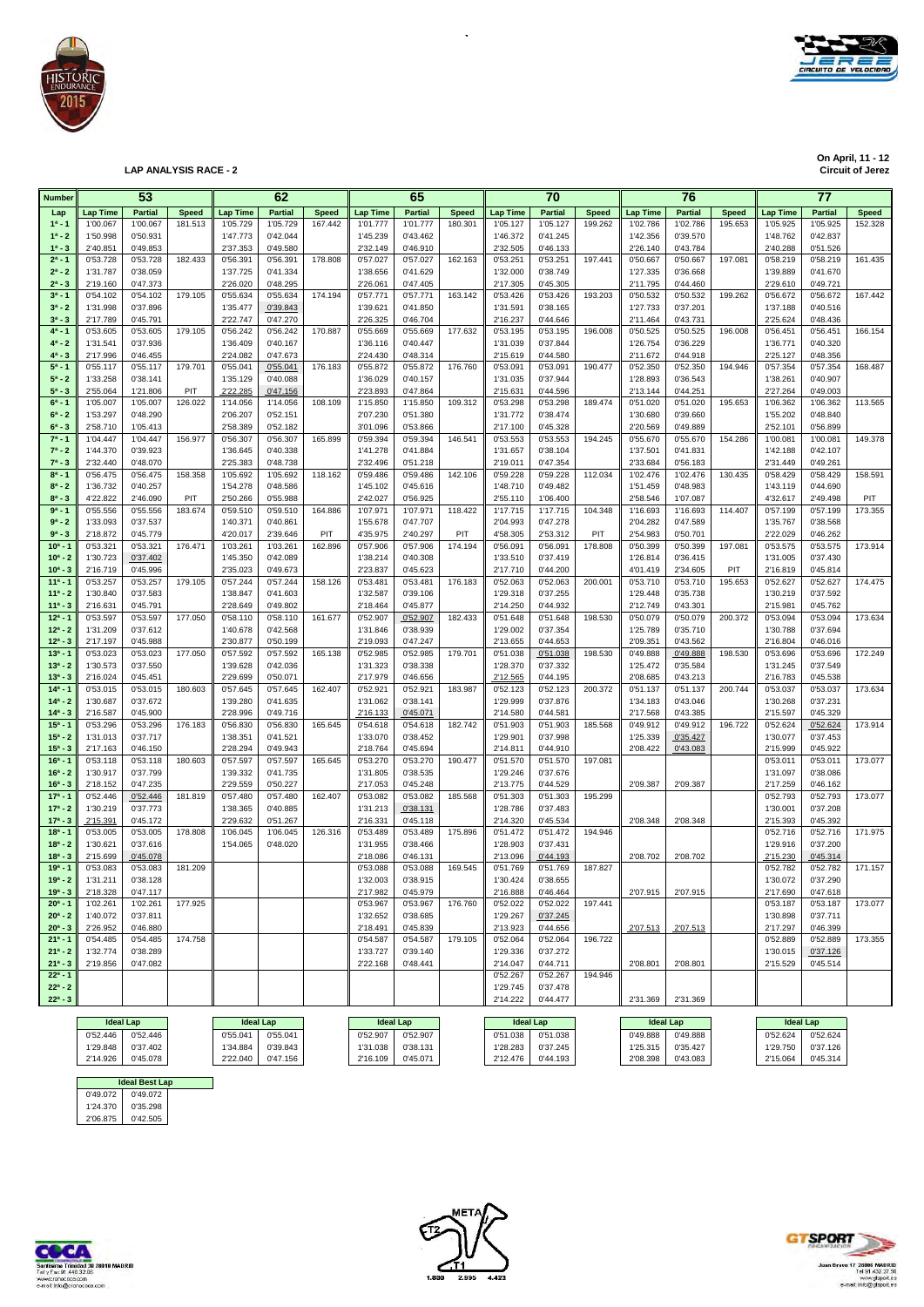

**On April, 11 - 12 On April, 11 - 12 Circuit of Jerez LAP ANALYSIS RACE - 2 Circuit of Jerez**

| Number                    |                      | 81                   |              |                      | 88                   |              |                      | 95                   |              |                      | 98                   |              |                      | 130                  |              |                      | 159                  |              |
|---------------------------|----------------------|----------------------|--------------|----------------------|----------------------|--------------|----------------------|----------------------|--------------|----------------------|----------------------|--------------|----------------------|----------------------|--------------|----------------------|----------------------|--------------|
| Lap                       | <b>Lap Time</b>      | <b>Partial</b>       | <b>Speed</b> | <b>Lap Time</b>      | <b>Partial</b>       | <b>Speed</b> | <b>Lap Time</b>      | <b>Partial</b>       | <b>Speed</b> | <b>Lap Time</b>      | <b>Partial</b>       | <b>Speed</b> | <b>Lap Time</b>      | <b>Partial</b>       | <b>Speed</b> | <b>Lap Time</b>      | Partial              | <b>Speed</b> |
| $1^a - 1$                 | 0'58.914             | 0'58.914             | 190.141      | 0'58.236             | 0'58.236             | 186.529      | 1'04.752             | 1'04.752             | 178.218      | 0'59.818             | 0'59.818             | 173.355      | 1'07.783             | 1'07.783             | 165.645      | 1'04.883             | 1'04.883             | 171.157      |
| $1^a - 2$                 | 1'37.063             | 0'38.149             |              | 1'36.397             | 0'38.161             |              | 1'46.267             | 0'41.515             |              | 1'48.069             | 0'48.251             |              | 1'50.263             | 0'42.480             |              | 1'46.788             | 0'41.905             |              |
| $1^a - 3$                 | 2'22.794             | 0'45.731             |              | 2'20.926             | 0'44.529             |              | 2'34.314             | 0'48.047             |              | 2'35.786             | 0'47.717             |              | 2'43.696             | 0'53.433             |              | 2'35.902             | 0'49.114             |              |
| $2^a - 1$                 | 0'52.100             | 0'52.100             | 197.803      | 0'52.489             | 0'52.489             | 199.631      | 0'54.982             | 0'54.982             | 171.975      | 0'53.795             | 0'53.795             | 166.925      | 0'58.198             | 0'58.198             | 162.163      | 0'55.167             | 0'55.167             | 169.279      |
| $2^a - 2$<br>$2^a - 3$    | 1'30.236<br>2'15.209 | 0'38.136<br>0'44.973 |              | 1'30.587<br>2'14.961 | 0'38.098<br>0'44.374 |              | 1'34.174<br>2'20.444 | 0'39.192<br>0'46.270 |              | 1'32.025<br>2'16.773 | 0'38.230<br>0'44.748 |              | 1'39.014<br>2'27.332 | 0'40.816<br>0'48.318 |              | 1'34.843<br>2'22.532 | 0'39.676<br>0'47.689 |              |
| $3^{a} - 1$               | 0'52.120             | 0'52.120             | 197.803      | 0'51.800             | 0'51.800             | 198.530      | 0'53.764             | 0'53.764             | 175.610      | 0'52.937             | 0'52.937             | 173.914      | 0'57.205             | 0'57.205             | 164.134      | 0'56.657             | 0'56.657             | 170.079      |
| $3^a - 2$                 | 1'30.145             | 0'38.025             |              | 1'29.425             | 0'37.625             |              | 1'32.218             | 0'38.454             |              | 1'30.320             | 0'37.383             |              | 1'37.493             | 0'40.288             |              | 1'35.920             | 0'39.263             |              |
| $3^{a} - 3$               | 2'14.803             | 0'44.658             |              | 2'13.585             | 0'44.160             |              | 2'18.440             | 0'46.222             |              | 2'15.554             | 0'45.234             |              | 2'25.412             | 0'47.919             |              | 2'24.253             | 0'48.333             |              |
| $4^a - 1$                 | 0'52.163             | 0'52.163             | 197.081      | 0'51.846             | 0'51.846             | 203.390      | 0'54.042             | 0'54.042             | 175.610      | 0'52.293             | 0'52.293             | 171.975      | 0'56.767             | 0'56.767             | 165.645      | 0'55.825             | 0'55.825             | 160.476      |
| $4^a - 2$                 | 1'30.190             | 0'38.027             |              | 1'28.765             | 0'36.919             |              | 1'32.828             | 0'38.786             |              | 1'29.653             | 0'37.360             |              | 1'36.610             | 0'39.843             |              | 1'35.086             | 0'39.261             |              |
| $4^a - 3$                 | 2'14.756             | 0'44.566             |              | 2'11.819             | 0'43.054             |              | 2'18.342             | 0'45.514             |              | 2'15.133             | 0'45.480             |              | 2'25.418             | 0'48.808             |              | 2'23.055             | 0'47.969             |              |
| $5^a - 1$<br>$5^a - 2$    | 0'52.062<br>1'30.204 | 0'52.062<br>0'38.142 | 196.722      | 0'53.157             | 0'53.157<br>0'37.391 | 201.493      | 0'54.163<br>1'32.647 | 0'54.163<br>0'38.484 | 175.325      | 0'53.019             | 0'53.019<br>0'37.379 | 179.402      | 0'56.783<br>1'37.417 | 0'56.783<br>0'40.634 | 166.154      | 0'55.970<br>1'34.709 | 0'55.970             | 167.442      |
| $5^a - 3$                 | 2'14.647             | 0'44.443             |              | 1'30.548<br>2'14.002 | 0'43.454             |              | 2'18.824             | 0'46.177             |              | 1'30.398<br>2'15.863 | 0'45.465             |              | 2'27.164             | 0'49.747             |              | 2'23.118             | 0'38.739<br>0'48.409 |              |
| $6^a - 1$                 | 0'53.723             | 0'53.723             | 188.482      | 0'52.287             | 0'52.287             | 203.008      | 0'56.612             | 0'56.612             | 143.618      | 0'55.421             | 0'55.421             | 157.206      | 1'06.135             | 1'06.135             | 117.904      | 1'17.226             | 1'17.226             | 114.772      |
| $6^a - 2$                 | 1'33.860             | 0'40.137             |              | 1'30.528             | 0'38.241             |              | 1'42.933             | 0'46.321             |              | 1'34.035             | 0'38.614             |              | 1'54.694             | 0'48.559             |              | 2'08.859             | 0'51.633             |              |
| $6^{a} - 3$               | 2'21.445             | 0'47.585             |              | 2'20.921             | 0'50.393             |              | 2'41.939             | 0'59.006             |              | 2'21.049             | 0'47.014             |              | 2'59.882             | 1'05.188             |              | 3'00.721             | 0'51.862             |              |
| $7^a - 1$                 | 0'56.766             | 0'56.766             | 188.154      | 0'55.969             | 0'55.969             | 162.407      | 1'10.51'             | 1'10.511             | 115.756      | 0'53.431             | 0'53.431             | 169.812      | 1'04.706             | 1'04.706             | 159.764      | 0'56.156             | 0'56.156             | 163.885      |
| $7^a - 2$                 | 1'36.549             | 0'39.783             |              | 1'37.310             | 0'41.341             |              | 1'58.850             | 0'48.339             |              | 1'32.031             | 0'38.600             |              | 1'44.574             | 0'39.868             |              | 1'35.541             | 0'39.385             |              |
| $7^a - 3$                 | 2'28.211             | 0'51.662             |              | 2'34.733             | 0'57.423             |              | 2'58.443             | 0'59.593             |              | 4'19.836             | 2'47.805             | PIT          | 2'32.704             | 0'48.130             |              | 2'25.574             | 0'50.033             |              |
| $8^{a} - 1$<br>$8^a - 2$  | 1'00.333<br>1'49.618 | 1'00.333<br>0'49.285 | 113.565      | 1'00.682<br>1'49.733 | 1'00.682<br>0'49.051 | 122.728      | 1'08.817<br>1'58.216 | 1'08.817<br>0'49.399 | 113.805      | 0'58.878<br>1'37.528 | 0'58.878<br>0'38.650 | 172.249      | 0'56.520<br>1'36.771 | 0'56.520<br>0'40.251 | 161.435      | 1'05.616<br>1'50.644 | 1'05.616<br>0'45.028 | 118.943      |
| $8^{a} - 3$               | 2'56.035             | 1'06.417             |              | 2'56.515             | 1'06.782             |              | 4'51.235             | 2'53.019             | PIT          | 2'28.166             | 0'50.638             |              | 2'29.406             | 0'52.635             |              | 2'40.573             | 0'49.929             |              |
| $9a - 1$                  | 1'17.521             | 1'17.521             | 109.312      | 1'17.057             | 1'17.057             | 116.380      | 0'58.107             | 0'58.107             | 173.355      | 0'55.667             | 0'55.667             | 154.507      | 1'06.603             | 1'06.603             | 124.138      | 0'56.825             | 0'56.825             | 147.139      |
| $9^a - 2$                 | 2'04.902             | 0'47.381             |              | 2'04.808             | 0'47.751             |              | 1'38.319             | 0'40.212             |              | 1'36.326             | 0'40.659             |              | 1'51.989             | 0'45.386             |              | 1'36.598             | 0'39.773             |              |
| $9a - 3$                  | 4'59.007             | 2'54.105             | PIT          | 4'47.211             | 2'42.403             | PIT          | 2'24.862             | 0'46.543             |              | 2'24.118             | 0'47.792             |              | 4'48.637             | 2'56.648             | PIT          | 4'24.342             | 2'47.744             | PIT          |
| $10^{a} - 1$              | 0'55.318             | 0'55.318             | 193.203      | 0'54.979             | 0'54.979             | 198.530      | 0'53.572             | 0'53.572             | 176.471      | 0'53.525             | 0'53.525             | 167.963      | 1'01.530             | 1'01.530             | 162.407      | 1'01.062             | 1'01.062             | 147.946      |
| $10^a - 2$                | 1'31.506             | 0'36.188             |              | 1'31.473             | 0'36.494             |              | 1'31.819             | 0'38.247             |              | 1'31.548             | 0'38.023             |              | 1'41.602             | 0'40.072             |              | 1'40.804             | 0'39.742             |              |
| $10^a - 3$<br>$11a - 1$   | 2'14.861             | 0'43.355             |              | 2'14.980             | 0'43.507             |              | 2'17.383             | 0'45.564             |              | 2'17.413             | 0'45.865             |              | 2'30.573             | 0'48.971             |              | 2'29.722             | 0'48.918             |              |
| $11a - 2$                 | 0'50.844<br>1'26.955 | 0'50.844<br>0'36.111 | 198.896      | 0'49.072<br>1'24.370 | 0'49.072<br>0'35.298 | 202.627      | 0'53.137<br>1'31.394 | 0'53.137<br>0'38.257 | 179.701      | 0'53.417<br>1'31.178 | 0'53.417<br>0'37.761 | 179.402      | 0'56.582<br>1'36.219 | 0'56.582<br>0'39.637 | 162.407      | 0'56.561<br>1'35.717 | 0'56.561<br>0'39.156 | 166.667      |
| $11a - 3$                 | 2'09.938             | 0'42.983             |              | 2'06.913             | 0'42.543             |              | 2'17.784             | 0'46.390             |              | 2'18.528             | 0'47.350             |              | 2'24.591             | 0'48.372             |              | 2'25.145             | 0'49.428             |              |
| $12^{a} - 1$              | 0'51.091             | 0'51.091             | 196.364      | 0'50.215             | 0'50.215             | 204.546      | 0'53.514             | 0'53.514             | 177.340      | 0'53.378             | 0'53.378             | 177.340      | 0'57.544             | 0'57.544             | 159.764      | 0'55.946             | 0'55.946             | 159.293      |
| $12^a - 2$                | 1'27.633             | 0'36.542             |              | 1'25.725             | 0'35.510             |              | 1'31.289             | 0'37.775             |              | 1'30.876             | 0'37.498             |              | 1'38.609             | 0'41.065             |              | 1'35.584             | 0'39.638             |              |
| $12^a - 3$                | 2'11.038             | 0'43.405             |              | 2'09.009             | 0'43.284             |              | 2'16.917             | 0'45.628             |              | 2'16.283             | 0'45.407             |              | 2'28.151             | 0'49.542             |              | 2'24.902             | 0'49.318             |              |
| $13a - 1$                 | 0'50.925             | 0'50.925             | 197.081      | 0'50.356             | 0'50.356             | 203.774      | 0'54.046             | 0'54.046             | 173.914      | 0'53.590             | 0'53.590             | 178.218      | 0'57.636             | 0'57.636             | 157.206      | 0'56.330             | 0'56.330             | 161.435      |
| $13a - 2$<br>$13^{a} - 3$ | 1'27.168<br>2'10.787 | 0'36.243<br>0'43.619 |              | 1'25.916<br>2'08.720 | 0'35.560<br>0'42.804 |              | 1'32.318<br>2'18.318 | 0'38.272<br>0'46.000 |              | 1'31.764<br>2'17.272 | 0'38.174<br>0'45.508 |              | 1'39.223<br>2'28.063 | 0'41.587<br>0'48.840 |              | 1'35.587<br>2'25.078 | 0'39.257<br>0'49.491 |              |
| $14a - 1$                 | 0'50.629             | 0'50.629             | 197.441      | 0'50.728             | 0'50.728             | 202.248      | 0'53.730             | 0'53.730             | 171.157      | 0'54.398             | 0'54.398             | 177.925      | 0'58.472             | 0'58.472             | 154.728      | 0'55.022             | 0'55.022             | 166.667      |
| $14a - 2$                 | 1'26.662             | 0'36.033             |              | 1'27.853             | 0'37.125             |              | 1'31.915             | 0'38.185             |              | 1'32.405             | 0'38.007             |              | 1'39.534             | 0'41.062             |              | 1'34.613             | 0'39.591             |              |
| $14^a - 3$                | 2'10.087             | 0'43.425             |              | 2'10.637             | 0'42.784             |              | 2'18.023             | 0'46.108             |              | 2'17.994             | 0'45.589             |              | 2'28.629             | 0'49.095             |              | 2'24.010             | 0'49.397             |              |
| $15^{a} - 1$              | 0'50.252             | 0'50.252             | 197.803      | 0'49.267             | 0'49.267             | 199.631      | 0'54.016             | 0'54.016             | 174.475      | 0'53.867             | 0'53.867             | 177.925      | 0'58.218             | 0'58.218             | 156.296      | 0'55.902             | 0'55.902             | 173.355      |
| $15^a - 2$                | 1'26.507             | 0'36.255             |              | 1'25.075             | 0'35.808             |              | 1'32.441             | 0'38.425             |              | 1'32.269             | 0'38.402             |              | 1'39.280             | 0'41.062             |              | 1'34.779             | 0'38.877             |              |
| $15^a - 3$                | 2'10.383             | 0'43.876             |              | 2'07.983             | 0'42.908             |              | 2'18.247             | 0'45.806             |              | 2'18.091             | 0'45.822             |              | 2'29.290             | 0'50.010             |              | 2'24.831             | 0'50.052             |              |
| $16a - 1$<br>$16^a - 2$   | 0'50.681<br>1'26.704 | 0'50.681<br>0'36.023 | 196.008      | 0'50.315<br>1'26.371 | 0'50.315<br>0'36.056 | 204.159      | 0'53.882<br>1'32.746 | 0'53.882<br>0'38.864 | 172.801      | 0'53.068<br>1'30.731 | 0'53.068<br>0'37.663 | 183.362      | 0'58.913<br>1'39.692 | 0'58.913<br>0'40.779 | 156.977      | 0'56.087<br>1'35.281 | 0'56.087<br>0'39.194 | 166.410      |
| $16^a - 3$                | 2'12.893             | 0'46.189             |              | 2'09.700             | 0'43.329             |              | 2'19.689             | 0'46.943             |              | 2'18.079             | 0'47.348             |              | 2'29.421             | 0'49.729             |              | 2'25.346             | 0'50.065             |              |
| $17a - 1$                 | 0'50.880             | 0'50.880             | 195.653      | 0'50.108             | 0'50.108             | 200.001      | 0'54.142             | 0'54.142             | 171.429      | 0'53.314             | 0'53.314             | 180.001      | 0'58.539             | 0'58.539             | 152.113      | 0'57.317             | 0'57.317             | 156.977      |
| $17a - 2$                 | 1'26.994             | 0'36.114             |              | 1'26.348             | 0'36.240             |              | 1'32.787             | 0'38.645             |              | 1'31.064             | 0'37.750             |              | 1'39.546             | 0'41.007             |              | 1'37.761             | 0'40.444             |              |
| $17^a - 3$                | 2'16.496             | 0'49.502             |              | 2'09.823             | 0'43.475             |              | 2'19.199             | 0'46.412             |              | 2'16.597             | 0'45.533             |              | 2'28.780             | 0'49.234             |              | 2'28.738             | 0'50.977             |              |
| $18a - 1$                 | 0'51.227             | 0'51.227             | 193.549      | 0'49.436             | 0'49.436             | 204.159      | 0'54.100             | 0'54.100             | 173.077      | 0'52.674             | 0'52.674             | 181.513      | 0'57.739             | 0'57.739             | 156.977      | 0'58.117             | 0'58.117             | 159.764      |
| $18a - 2$<br>$18a - 3$    | 1'28.589<br>2'12.218 | 0'37.362<br>0'43.629 |              | 1'25.788<br>2'11.758 | 0'36.352<br>0'45.970 |              | 1'32.380<br>2'19.138 | 0'38.280<br>0'46.758 |              | 1'30.310<br>2'15.885 | 0'37.636<br>0'45.575 |              | 1'38.931<br>2'29.943 | 0'41.192<br>0'51.012 |              | 1'37.358<br>2'26.934 | 0'39.241<br>0'49.576 |              |
| $19a - 1$                 | 0'51.911             | 0'51.911             | 198.166      | 0'49.611             | 0'49.611             | 201.493      | 0'54.395             | 0'54.395             | 175.325      | 0'54.789             | 0'54.789             | 177.050      | 0'58.648             | 0'58.648             | 160.715      | 0'55.199             | 0'55.199             | 171.429      |
| $19a - 2$                 | 1'28.428             | 0'36.517             |              | 1'25.310             | 0'35.699             |              | 1'33.023             | 0'38.628             |              | 1'32.781             | 0'37.992             |              | 1'39.899             | 0'41.251             |              | 1'34.699             | 0'39.500             |              |
| $19a - 3$                 | 2'13.044             | 0'44.616             |              | 2'07.956             | 0'42.646             |              | 2'20.246             | 0'47.223             |              | 2'18.431             | 0'45.650             |              | 2'29.248             | 0'49.349             |              | 2'24.214             | 0'49.515             |              |
| $20^a - 1$                | 0'51.118             | 0'51.118             | 199.631      | 0'50.060             | 0'50.060             | 203.390      | 0'55.561             | 0'55.561             | 167.442      | 0'53.951             | 0'53.951             | 180.905      | 0'58.499             | 0'58.499             | 157.665      | 0'55.998             | 0'55.998             | 169.812      |
| $20^a - 2$                | 1'27.602             | 0'36.484             |              | 1'25.469             | 0'35.409             |              | 1'35.012             | 0'39.451             |              | 1'31.079             | 0'37.128             |              | 1'39.124             | 0'40.625             |              | 1'35.577             | 0'39.579             |              |
| $20^a - 3$                | 2'17.520             | 0'49.918             |              | 2'07.974             | 0'42.505             |              | 2'21.177             | 0'46.165             |              | 2'20.563             | 0'49.484             |              | 2'28.696             | 0'49.572             |              | 2'24.961             | 0'49.384             |              |
| $21a - 1$                 | 0'50.996             | 0'50.996             | 197.441      | 0'51.039             | 0'51.039             | 203.390      | 0'54.665             | 0'54.665             | 170.887      | 0'53.143             | 0'53.143             | 179.701      |                      |                      |              | 0'55.584             | 0'55.584             | 170.887      |
| $21^a - 2$<br>$21^a - 3$  | 1'27.138<br>2'10.793 | 0'36.142<br>0'43.655 |              | 1'26.898<br>2'10.806 | 0'35.859<br>0'43.908 |              | 1'33.133<br>2'19.597 | 0'38.468<br>0'46.464 |              | 1'30.799<br>2'16.827 | 0'37.656<br>0'46.028 |              |                      |                      |              | 1'34.890<br>2'23.682 | 0'39.306<br>0'48.792 |              |
| $22^a - 1$                | 0'51.300             | 0'51.300             | 196.008      | 0'50.335             | 0'50.335             | 203.008      |                      |                      |              | 0'53.881             | 0'53.881             | 178.808      |                      |                      |              |                      |                      |              |
| $22^a - 2$                | 1'27.421             | 0'36.121             |              | 1'26.560             | 0'36.225             |              |                      |                      |              | 1'32.222             | 0'38.341             |              |                      |                      |              |                      |                      |              |
| $22^a - 3$                | 2'11.903             | 0'44.482             |              | 2'10.838             | 0'44.278             |              |                      |                      |              | 2'18.820             | 0'46.598             |              |                      |                      |              |                      |                      |              |
|                           |                      |                      |              |                      |                      |              |                      |                      |              |                      |                      |              |                      |                      |              |                      |                      |              |

 $\ddot{\phantom{1}}$ 

|                       | <b>Ideal Lap</b> |  | <b>Ideal Lap</b> |          |  | <b>Ideal Lap</b> |          | <b>Ideal Lap</b> |          |          | <b>Ideal Lap</b> |          | <b>Ideal Lap</b> |
|-----------------------|------------------|--|------------------|----------|--|------------------|----------|------------------|----------|----------|------------------|----------|------------------|
| 0'50.252              | 0'50.252         |  | 0'49.072         | 0'49.072 |  | 0'53.137         | 0'53.137 | 0'52.293         | 0'52.293 | 0'56.520 | 0'56.520         | 0'55.022 | 0'55.022         |
| 1'26.275              | 0'36.023         |  | 1'24.370         | 0'35.298 |  | 1'30.912         | 0'37.775 | 1'29.421         | 0'37.128 | 1'36.157 | 0'39.637         | 1'33.761 | 0'38.739         |
| 2'09.258              | 0'42.983         |  | 2'06.875         | 0'42.505 |  | 2'16.426         | 0'45.514 | 2'14.169         | 0'44.748 | 2'24.076 | 0'47.919         | 2'21.450 | 0'47.689         |
|                       |                  |  |                  |          |  |                  |          |                  |          |          |                  |          |                  |
| <b>Ideal Best Lap</b> |                  |  |                  |          |  |                  |          |                  |          |          |                  |          |                  |

 0'49.072 1'24.370 2'06.875 2'06.875 0'42.505 0'49.072 0'49.072 1'24.370 0'35.298 **Ideal Best Lap**





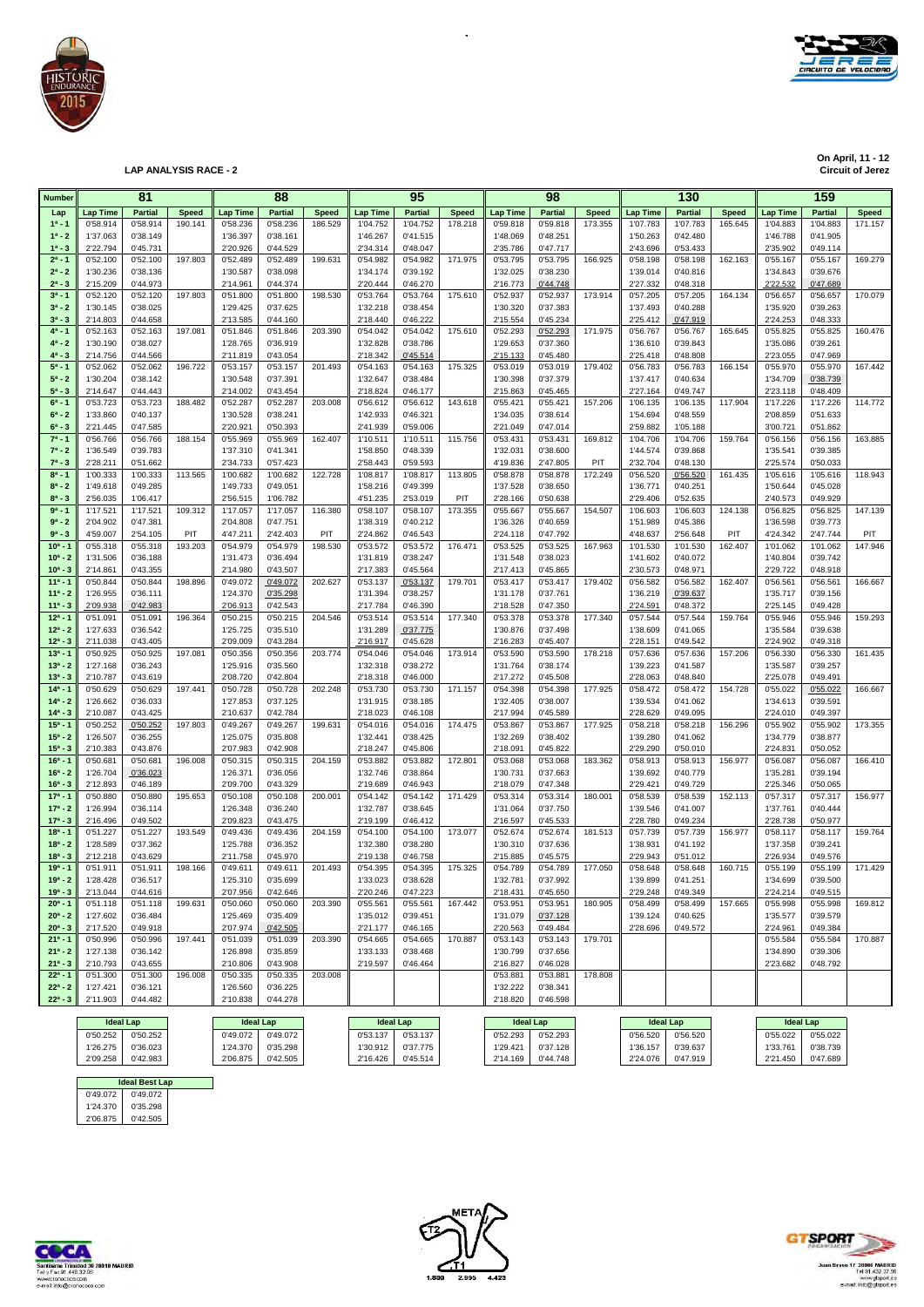

| <b>Number</b>           |                 | 161            |              |                      | 176                  |                |                      | 175                  |              |
|-------------------------|-----------------|----------------|--------------|----------------------|----------------------|----------------|----------------------|----------------------|--------------|
| Lap                     | <b>Lap Time</b> | <b>Partial</b> | <b>Speed</b> | <b>Lap Time</b>      | <b>Partial</b>       | <b>Speed</b>   | <b>Lap Time</b>      | <b>Partial</b>       | <b>Speed</b> |
| $1a - 1$                |                 |                |              | 0'56.906             | 0'56.906             | 193.203        | 1'03.576             | 1'03.576             | 165.391      |
| $1^a - 2$               |                 |                |              | 1'32.993             | 0'36.087             |                | 1'44.771             | 0'41.195             |              |
| $1^a - 3$               | 2'43.008        | 2'43.008       |              | 2'15.865             | 0'42.872             |                | 2'32.439             | 0'47.668             |              |
| $2^a - 1$<br>$2^a - 2$  |                 |                |              | 0'51.297<br>1'27.432 | 0'51.297<br>0'36.135 | 191.151        | 0'57.671<br>1'37.410 | 0'57.671<br>0'39.739 | 160.715      |
| $2^a - 3$               | 2'22.360        | 2'22.360       |              | 2'10.600             | 0'43.168             |                | 2'25.298             | 0'47.888             |              |
| $3^a - 1$               |                 |                |              | 0'50.869             | 0'50.869             | 192.514        | 0'54.143             | 0'54.143             | 164.134      |
| $3^a - 2$               |                 |                |              | 1'26.792             | 0'35.923             |                | 1'33.004             | 0'38.861             |              |
| $3^a - 3$               | 2'21.744        | 2'21.744       |              | 2'09.890             | 0'43.098             |                | 2'20.890             | 0'47.886             |              |
| $4^a - 1$               |                 |                |              | 0'50.765             | 0'50.765             | 185.568        | 0'54.364             | 0'54.364             | 166.154      |
| $4^a - 2$               |                 |                |              | 1'27.066             | 0'36.301             |                | 1'33.241             | 0'38.877             |              |
| $4^a - 3$               | 2'23.410        | 2'23.410       |              | 2'10.157             | 0'43.091             |                | 2'20.669             | 0'47.428             |              |
| $5^a - 1$               |                 |                |              | 0'50.661             | 0'50.661             | 195.299        | 0'53.862             | 0'53.862             | 167.702      |
| $5^a - 2$               |                 |                |              | 1'26.969             | 0'36.308             |                | 1'32.748             | 0'38.886             |              |
| $5^a - 3$<br>$6^a - 1$  | 2'23.322        | 2'23.322       |              | 2'10.201<br>0'50.637 | 0'43.232<br>0'50.637 | 194.245        | 2'21.730<br>1'20.282 | 0'48.982<br>1'20.282 | 114.407      |
| $6^a - 2$               |                 |                |              | 1'31.281             | 0'40.644             |                | 2'13.507             | 0'53.225             |              |
| $6^a - 3$               | 3'00.985        | 3'00.985       |              | 2'26.123             | 0'54.842             |                | 3'04.605             | 0'51.098             |              |
| $7^a - 1$               |                 |                |              | 1'03.245             | 1'03.245             | 136.709        | 0'55.891             | 0'55.891             | 135.001      |
| $7^a - 2$               |                 |                |              | 1'48.002             | 0'44.757             |                | 1'37.617             | 0'41.726             |              |
| $7^a - 3$               | 2'32.839        | 2'32.839       |              | 2'43.160             | 0'55.158             |                | 2'26.878             | 0'49.261             |              |
| $8^a - 1$               |                 |                |              | 1'03.409             | 1'03.409             | 133.334        | 1'04.740             | 1'04.740             | 106.091      |
| $8^a - 2$               |                 |                |              | 1'52.367             | 0'48.958             |                | 1'49.878             | 0'45.138             |              |
| $8^a - 3$               | 4'33.099        | 4'33.099       | PIT          | 3'00.080             | 1'07.713             |                | 4'46.066             | 2'56.188             | PIT          |
| $9a - 1$                |                 |                |              | 1'15.230             | 1'15.230             | 125.001        | 0'57.893             | 0'57.893             | 160.476      |
| $9a - 2$                |                 |                |              | 2'03.402             | 0'48.172             |                | 1'37.217             | 0'39.324             |              |
| $9^a - 3$<br>$10a - 1$  | 2'24.772        | 2'24.772       |              | 2'54.708<br>0'51.020 | 0'51.306<br>0'51.020 | 195.653        | 2'25.194<br>0'54.953 | 0'47.977<br>0'54.953 | 164.384      |
| $10^a - 2$              |                 |                |              | 1'27.031             | 0'36.011             |                | 1'33.674             | 0'38.721             |              |
| $10^a - 3$              | 2'20.629        | 2'20.629       |              | 2'09.823             | 0'42.792             |                | 2'21.294             | 0'47.620             |              |
| $11a - 1$               |                 |                |              | 0'50.326             | 0'50.326             | 193.549        | 0'53.827             | 0'53.827             | 167.442      |
| $11a - 2$               |                 |                |              | 1'26.162             | 0'35.836             |                | 1'32.730             | 0'38.903             |              |
| $11a - 3$               | 2'19.605        | 2'19.605       |              | 2'09.279             | 0'43.117             |                | 2'19.492             | 0'46.762             |              |
| $12^a - 1$              |                 |                |              | 0'50.737             | 0'50.737             | 190.477        | 0'54.197             | 0'54.197             | 165.899      |
| $12^a - 2$              |                 |                |              | 1'26.778             | 0'36.041             |                | 1'32.744             | 0'38.547             |              |
| $12^a - 3$<br>$13a - 1$ | 2'20.228        | 2'20.228       |              | 3'44.451             | 2'17.673             | PIT<br>177.340 | 2'20.338             | 0'47.594             |              |
| $13^a - 2$              |                 |                |              | 1'02.124<br>1'42.042 | 1'02.124<br>0'39.918 |                | 0'53.862<br>1'32.063 | 0'53.862<br>0'38.201 | 169.812      |
| $13^a - 3$              | 2'18.715        | 2'18.715       |              | 2'29.103             | 0'47.061             |                | 2'19.387             | 0'47.324             |              |
| $14a - 1$               |                 |                |              | 0'56.108             | 0'56.108             | 182.433        | 0'53.722             | 0'53.722             | 166.667      |
| $14a - 2$               |                 |                |              | 1'35.668             | 0'39.560             |                | 1'32.230             | 0'38.508             |              |
| $14^a - 3$              | 2'19.601        | 2'19.601       |              | 2'21.524             | 0'45.856             |                | 2'20.431             | 0'48.201             |              |
| $15a - 1$               |                 |                |              | 0'54.872             | 0'54.872             | 181.513        | 0'53.829             | 0'53.829             | 171.429      |
| $15^a - 2$              |                 |                |              | 1'34.768             | 0'39.896             |                | 1'32.090             | 0'38.261             |              |
| $15^a - 3$              |                 |                |              | 2'21.375             | 0'46.607             |                | 2'20.249             | 0'48.159             |              |
| $16a - 1$<br>$16^a - 2$ |                 |                |              | 0'55.009<br>1'33.955 | 0'55.009<br>0'38.946 | 181.209        | 0'54.453<br>1'33.083 | 0'54.453<br>0'38.630 | 165.645      |
| $16^a - 3$              |                 |                |              | 2'20.309             | 0'46.354             |                | 2'20.644             | 0'47.561             |              |
| $17a - 1$               |                 |                |              | 0'55.569             | 0'55.569             | 181.209        | 0'53.986             | 0'53.986             | 166.667      |
| $17a - 2$               |                 |                |              | 1'34.372             | 0'38.803             |                | 1'32.350             | 0'38.364             |              |
| $17^a - 3$              |                 |                |              | 2'22.766             | 0'48.394             |                | 2'20.626             | 0'48.276             |              |
| $18a - 1$               |                 |                |              | 0'55.936             | 0'55.936             | 170.079        |                      |                      |              |
| $18a - 2$               |                 |                |              | 1'34.859             | 0'38.923             |                |                      |                      |              |
| $18a - 3$               |                 |                |              | 2'21.843             | 0'46.984             |                |                      |                      |              |
| $19a - 1$               |                 |                |              | 0'55.679             | 0'55.679             | 177.340        |                      |                      |              |
| $19a - 2$<br>$19a - 3$  |                 |                |              | 1'34.451<br>2'20.409 | 0'38.772             |                |                      |                      |              |
| $20^a - 1$              |                 |                |              | 0'54.285             | 0'45.958<br>0'54.285 | 184.301        |                      |                      |              |
| $20^a - 2$              |                 |                |              | 1'32.289             | 0'38.004             |                |                      |                      |              |
| $20^a - 3$              |                 |                |              | 2'18.954             | 0'46.665             |                |                      |                      |              |
| $21^a - 1$              |                 |                |              | 0'54.385             | 0'54.385             | 179.402        |                      |                      |              |
| $21^a - 2$              |                 |                |              | 1'33.688             | 0'39.303             |                |                      |                      |              |
| $21^a - 3$              |                 |                |              | 2'20.704             | 0'47.016             |                |                      |                      |              |
| $22^a - 1$              |                 |                |              | 0'54.761             | 0'54.761             | 178.513        |                      |                      |              |
| $22^a - 2$              |                 |                |              | 1'33.820             | 0'39.059             |                |                      |                      |              |
| $22^a - 3$              |                 |                |              | 2'19.423             | 0'45.603             |                |                      |                      |              |

**Ideal Lap**<br>
050.326 050.326 053.722 053.722<br>
126.162 035.836 131.923 038.201<br>
208.954 042.792 218.685 046.762

### 335'36.7 1666'39.000 1666'39.000 0'50.326 0'50.326 0'53.722 0'53.722<br>3333'18.000 1666'39.000 1'26.162 0'35.836 1'31.923 0'38.201<br>3335'36.715 2'18.685 0'46.762 0'42.792 2'18.685 0'46.762 **Ideal Lap**

|          | <b>Ideal Best Lap</b> |
|----------|-----------------------|
| 0'49.072 | 0'49.072              |
| 1'24.370 | 0'35.298              |
| 2'06.875 | 0'42.505              |





 $\ddot{\phantom{0}}$ 





**On April, 11 - 12 On April, 11 - 12 Circuit of Jerez LAP ANALYSIS RACE - 2 Circuit of Jerez**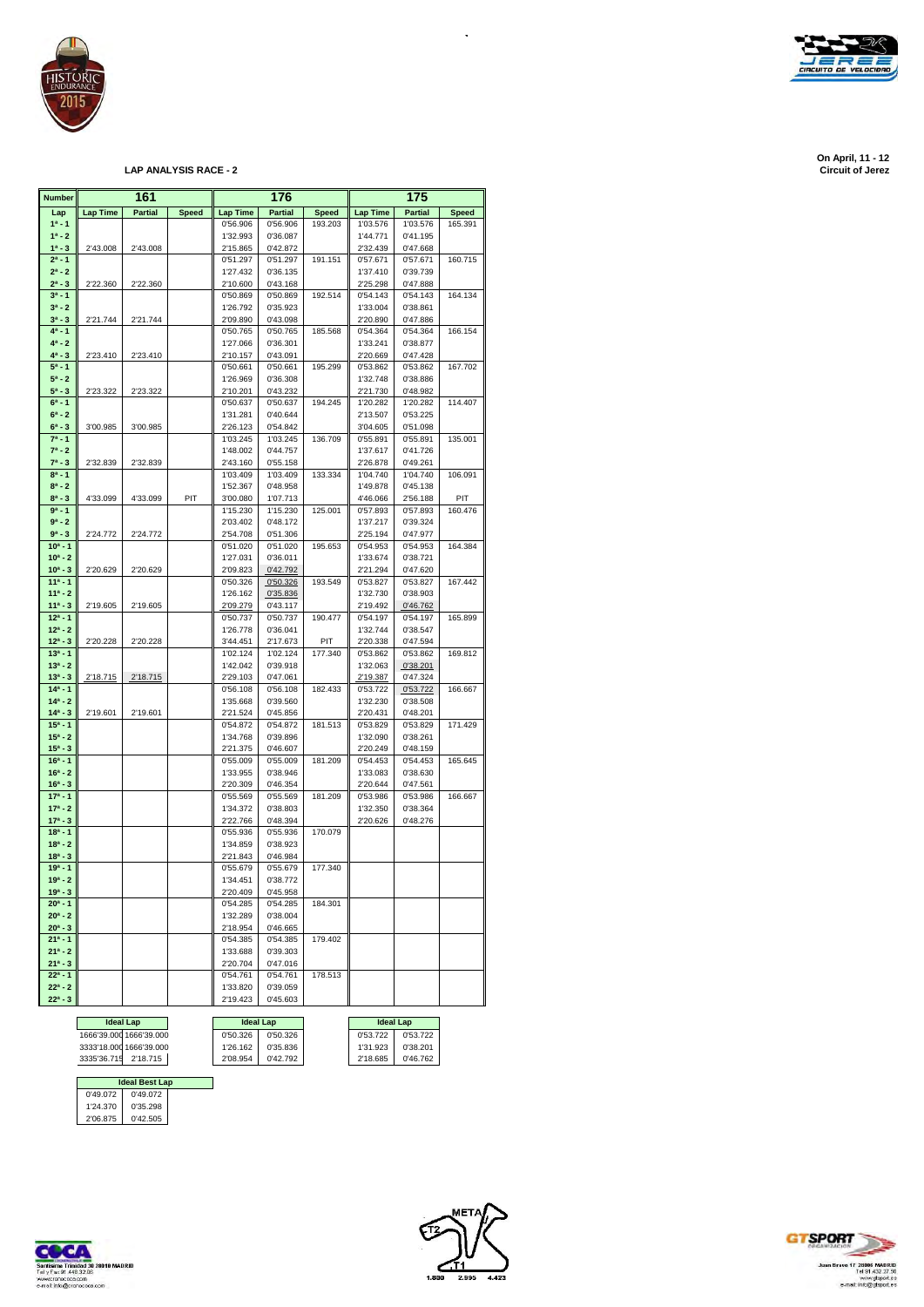

 $\blacksquare$ 



|              |              | Sector - 1               |             |                   | Sector - 2               |             | Sector - 3               |             |      |   | Ideal Lap vs Best Lap    |                         |          |                |
|--------------|--------------|--------------------------|-------------|-------------------|--------------------------|-------------|--------------------------|-------------|------|---|--------------------------|-------------------------|----------|----------------|
| Ord.         |              | Nº Driver                | Time        | $\underline{N^o}$ | <b>Driver</b>            | <b>Time</b> | Nº Driver                | <b>Time</b> | Ord. |   | Nº Driver                | Ideal Lap Best Lap Ord. |          |                |
|              |              | 88 Luis Lopéz            | 49.072      |                   | 88 Luis Lopéz            | 35.298      | 88 Luis Lopéz            | 42.505      |      |   | 88 Luis Lopéz            | 2'06.875                | 2'06.913 |                |
| $\mathbf{2}$ |              | 76 Pedro Bastos Rezende  | 49.888      |                   | 76 Pedro Bastos Rezende  | 35.427      | 176 Juan Carlos Zorrilla | 42.792      | 2    |   | 76 Pedro Bastos Rezende  | 2'08.398                | 2'07.513 | $\overline{2}$ |
| 3            |              | 81 Mario Silva           | 50.252      |                   | 176 Juan Carlos Zorrilla | 35.836      | 81 Mario Silva           | 42.983      |      |   | 176 Juan Carlos Zorrilla | 2'08.954                | 2'09.279 | 3              |
|              |              | 176 Juan Carlos Zorrilla | 50.326      |                   | 81 Mario Silva           | 36.023      | 49 Miguel Ferreira       | 43.044      |      |   | 81 Mario Silva           | 2'09.258                | 2'09.938 |                |
| 5            |              | 40 João Paris            | 50.449      |                   | 40 João Paris            | 36.084      | 76 Pedro Bastos Rezende  | 43.083      |      |   | 40 João Paris            | 2'09.887                | 2'10.019 | 5              |
| 6            |              | 49 Miquel Ferreira       | 50.911      |                   | 49 Miquel Ferreira       | 36.212      | 40 João Paris            | 43.354      |      |   | 49 Miquel Ferreira       | 2'10.167                | 2'10.771 | 6              |
|              |              | 70 Miguel Moreno         | 51.038      |                   | 77 Francisco Cardoso     | 37.126      | 70 Miguel Moreno         | 44.193      |      |   | 70 Miguel Moreno         | 2'12.476                | 2'12.565 | 7              |
| 8            |              | 98 César Freitas         | 52.293      |                   | 98 César Freitas         | 37.128      | 98 César Freitas         | 44.748      | 8    |   | 98 César Freitas         | 2'14.169                | 2'15.133 | 8              |
|              |              | 53 Francisco Pinto       | 52.446      |                   | 70 Miquel Moreno         | 37.245      | 27 Carlos Barbot         | 44.891      | 9    |   | 53 Francisco Pinto       | 2'14.926                | 2'15.391 | 10             |
| 10           |              | 77 Francisco Cardoso     | 52.624      |                   | 14 João Mira Gomes       | 37.264      | 65 Rafael Sanchez Alcalá | 45.071      | 10   |   | 77 Francisco Cardoso     | 2'15.064                | 2'15.230 | 9              |
| 11           |              | 27 Carlos Barbot         | 52.880      |                   | 53 Francisco Pinto       | 37.402      | 53 Francisco Pinto       | 45.078      | 11   |   | 27 Carlos Barbot         | 2'15.958                | 2'16.812 | 13             |
| 12           |              | 65 Rafael Sanchez Alcalá | 52.907      |                   | 95 Jorge Cruz            | 37.775      | 77 Francisco Cardoso     | 45.314      | 12   |   | 65 Rafael Sanchez Alcalá | 2'16.109                | 2'16.133 | 11             |
| 13           |              | 95 Jorge Cruz            | 53.137      |                   | 65 Rafael Sanchez Alcalá | 38.131      | 14 João Mira Gomes       | 45.459      | 13   |   | 14 João Mira Gomes       | 2'16.216                | 2'16.216 | 12             |
| 14           |              | 14 João Mira Gomes       | 53.493      |                   | 27 Carlos Barbot         | 38.187      | 95 Jorge Cruz            | 45.514      | 14   |   | 95 Jorge Cruz            | 2'16.426                | 2'16.917 | 14             |
| 15           |              | 175 Roberto Rincon       | 53.722      |                   | 175 Roberto Rincon       | 38.201      | 175 Roberto Rincon       | 46.762      | 15   |   | 175 Roberto Rincon       | 2'18.685                | 2'19.387 | 16             |
| 16           |              | 31 Manuel Ferrandez      | 54.321      |                   | 31 Manuel Ferrandez      | 38.471      | 31 Manuel Ferrandez      | 47.114      | 16   |   | 31 Manuel Ferrandez      | 2'19.906                | 2'20.424 | 17             |
| 17           |              | 42 António Gutiérrez     | 54.937      |                   | 159 Simplicio Pinto      | 38.739      | 62 Jorge Corrêa          | 47.156      | 17   |   | 159 Simplicio Pinto      | 2'21.450                | 2'22.532 | 19             |
| 18           |              | 159 Simplicio Pinto      | 55.022      | 4                 | Dominique Vananty        | 39.141      | 4 Dominique Vananty      | 47.474      | 18   |   | 42 António Gutiérrez     | 2'21.762                | 2'22.947 | 21             |
| 19           |              | 62 Jorge Corrêa          | 55.041      |                   | 42 António Gutiérrez     | 39.195      | 42 António Gutiérrez     | 47.630      | 19   |   | 62 Jorge Corrêa          | 2'22.040                | 2'22.285 | 18             |
| 20           | 4            | Dominique Vananty        | 55.594      |                   | 130 Francisco Sanchez    | 39.637      | 159 Simplicio Pinto      | 47.689      | 20   | 4 | Dominique Vananty        | 2'22.209                | 2'22.891 | 20             |
| 21           |              | 130 Francisco Sanchez    | 56.520      |                   | 62 Jorge Corrêa          | 39.843      | 2 Fernando Soares        | 47.830      | 21   |   | 130 Francisco Sanchez    | 2'24.076                | 2'24.591 | 22             |
| 22           | $\mathbf{2}$ | <b>Fernando Soares</b>   | 56.571      | $\mathbf{2}$      | Fernando Soares          | 40.909      | 130 Francisco Sanchez    | 47.919      | 22   |   | Fernando Soares          | 2'25.310                | 2'33.809 | 24             |
| 23           |              | 32 Alberto Rola          | 57.430      |                   | 32 Alberto Rola          | 41.191      | 32 Alberto Rola          | 49.806      | 23   |   | 32 Alberto Rola          | 2'28.427                | 2'28.864 | 23             |
| 24           |              | Guillermo Velasco        | 59.438      | 5                 | Jean Charles Faulx       | 42.606      | Guillermo Velasco        | 52.046      | 24   |   | Guillermo Velasco        | 2'34.344                | 2'34.806 | 25             |
| 25           | 5            | Jean Charles Faulx       | 1'01.048    |                   | Guillermo Velasco        | 42.860      | Jean Charles Faulx       | 52.054      | 25   |   | Jean Charles Faulx       | 2'35.708                | 2'36.352 | 26             |
| 26           |              | 23 João Vieira           | 1'02.020    |                   | 23 João Vieira           | 44.184      | 23 João Vieira           | 53.608      | 26   |   | 23 João Vieira           | 2'39.812                | 2'40.562 | 27             |
| 27           |              | 161 Carlos Sena Brizido  | Transponder |                   | 161 Carlos Sena Brizido  | Transponder | 161 Carlos Sena Brizido  | 2'18.715    | 27   |   | 161 Carlos Sena Brizido  | 335'36.715              | 2'18.715 | 15             |

 $\sim$ 

**F** -







Circuit of Jerez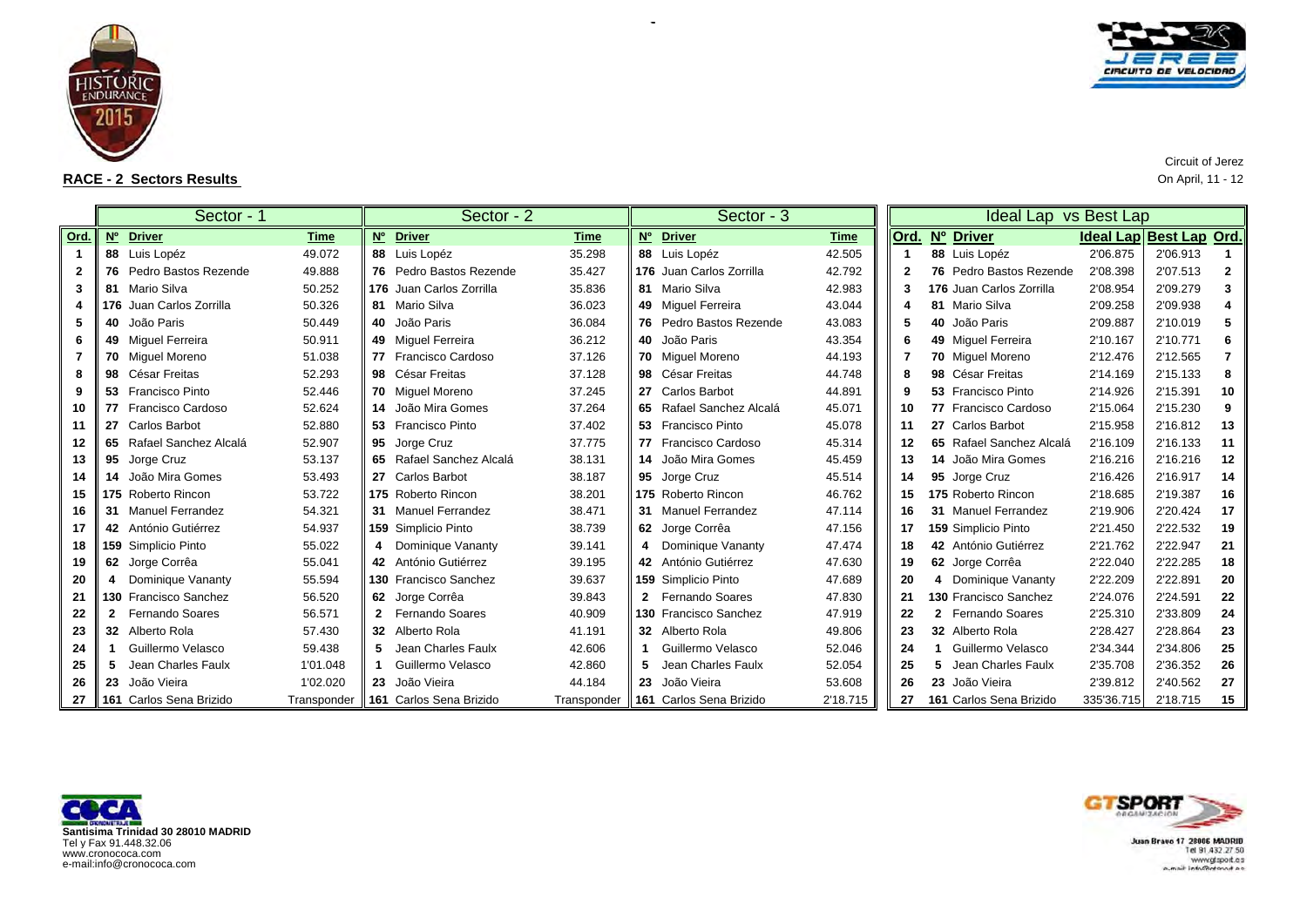

# **RACE - 2 MAXIMUM SPEED**



Circuit of Jerez  $\mathsf D$  On April, 11 - 12

| Ord.           | <b>N°</b> | Entrant                  | <b>Driver</b>            | Nat.       | Driver <sub>2</sub>           | Nat.       | Car                        | Engine                     | Cat.   | Cla.           | Km/h    |
|----------------|-----------|--------------------------|--------------------------|------------|-------------------------------|------------|----------------------------|----------------------------|--------|----------------|---------|
|                | 88        | Luis Lopéz               | Luis Lopéz               | <b>ESP</b> | Alvaro Rodriguez              | <b>ESP</b> | Porsche 911 3.0 RS         | Porsche 911 3.0 RS         | H-1976 | 10             | 204.546 |
| $\overline{2}$ |           | 76 ASM TEAM              | Pedro Bastos Rezende     | PRT        | Miguel Pais do Amaral         | <b>PRT</b> | Porsche 911 3.0 RS         | Porsche 911 3.0 RS         | H-1976 | $2^{\circ}$    | 200.744 |
| 3              | 70        | Miguel Moreno            | <b>Miquel Moreno</b>     | <b>PRT</b> | <b>Carlos Peres</b>           | <b>PRT</b> | Porsche 911 3.0 RS         | Porsche 911 3.0 RS         | H-1976 | 3 <sup>o</sup> | 200.372 |
| 4              | 81        | Mario Silva              | Mario Silva              | PRT        | <b>Carlos Antunes Tavares</b> | PRT        | Ford Escort RS 1600        | Ford Escort RS 1600        | H-1976 | 40             | 199.631 |
| 5              |           | 176 Juan carlos Zorrilla | Juan Carlos Zorrilla     | <b>ESP</b> | Jorge Lopez                   | <b>ESP</b> | Porsche 911 3.0 RS         | Porsche 911 3.0 RS         | H-1976 | 5 <sup>0</sup> | 195.653 |
| 6              | 40        | <b>ASM TEAM</b>          | João Paris               | PRT        | Antonio Simões                | <b>PRT</b> | Ford Escort RS 1600        | Ford Escort RS 1600        | H-1971 | 10             | 193.549 |
|                |           | 49 Miquel Ferreira       | <b>Miquel Ferreira</b>   | PRT        | João Pina Cardoso             | <b>PRT</b> | Ford Escort RS 1600        | Ford Escort RS 1600        | H-1971 | $2^{\circ}$    | 192.858 |
| 8              | 65        | Rafael Sanchez Alcalá    | Rafael Sanchez Alcalá    | <b>ESP</b> | Eduardo Sanchez Alcalá        | <b>ESP</b> | Porsche 911 3.0 RS         | Porsche 911 3.0 RS         | H-1976 | 6 <sup>o</sup> | 190.477 |
| 9              | 27        | Carlos Barbot            | Carlos Barbot            | PRT        |                               |            | Lotus Elan 26R             | Lotus Elan 26R             | H-1965 | 10             | 189.807 |
| 10             | 53        | <b>Francisco Pinto</b>   | <b>Francisco Pinto</b>   | PRT        |                               |            | <b>BMW 2002</b>            | <b>BMW 2002</b>            | H-1971 | 3 <sup>o</sup> | 183.674 |
| 11             | 98        | Fábrica Italiana         | César Freitas            | PRT        | Rui Ribeiro                   | PRT        | <b>BMW 325 i</b>           | <b>BMW 325 i</b>           | $H-C$  | 10             | 183.362 |
| 12             | 2         | Fernando Soares          | <b>Fernando Soares</b>   | PRT        |                               |            | Austin Healey 3000         | Austin Healey 3000         | H-1965 | $2^{\circ}$    | 180.905 |
| 13             |           | 42 António Gutiérrez     | António Gutiérrez        | <b>ESP</b> |                               |            | Porsche 911-R              | Porsche 911-R              | H-1971 | 4 <sup>0</sup> | 180.905 |
| 14             | 95        | Jorge Cruz               | Jorge Cruz               | PRT        |                               | <b>PRT</b> | BMW 325 ci                 | <b>BMW 325 ci</b>          | $H-C$  | $2^{\circ}$    | 179.701 |
| 15             | 62        | Jorge Corrêa             | Jorge Corrêa             | PRT        | David Monteiro Dias           | PRT        | Ford Capri 3000 GT         | Ford Capri 3000 GT         | H-1976 | 70             | 178.808 |
| 16             | 14        | João Mira Gomes          | João Mira Gomes          | PRT        | João Teves Costa              | PRT        | Lotus Seven                | Lotus Seven                | H-1965 | 3 <sup>o</sup> | 177.632 |
| 17             |           | Francisco Cardoso        | Francisco Cardoso        | PRT        | Paulo Antunes                 | <b>PRT</b> | Datsun/Sunny 1200 deluxe   | Datsun/Sunny 1200 deluxe   | H-1976 | 8 <sup>0</sup> | 174.475 |
| 18             | 31        | <b>Manuel Ferrandez</b>  | <b>Manuel Ferrandez</b>  | <b>ESP</b> |                               |            | Ford Capri 2600 RS         | Ford Capri 2600 RS         | H-1971 | 5 <sup>0</sup> | 173.914 |
| 19             |           | 159 Simplicio Pinto      | Simplicio Pinto          | PRT        | Marco Pinto                   | <b>PRT</b> | <b>BMW 2002 Ti</b>         | <b>BMW 2002 Ti</b>         | H-1971 | $6^{\circ}$    | 173.355 |
| 20             |           | 175 Fábrica Italiana     | Roberto Rincon           | <b>ESP</b> |                               |            | Alfa Romeo Alfetta         | Alfa Romeo Alfetta         | H-1976 | $9^{\circ}$    | 171.429 |
| 21             |           | Dominique Vananty        | Dominique Vananty        | <b>CHE</b> |                               |            | <b>BMW 1800 TI</b>         | <b>BMW 1800 TI</b>         | H-1965 | 40             | 169.545 |
| 22             |           | 130 Francisco Sanchez    | <b>Francisco Sanchez</b> | PRT        |                               |            | <b>MG Midget</b>           | <b>MG Midget</b>           | H-1971 | 70             | 166.154 |
| 23             | 32        | Alberto Rola             | Alberto Rola             | PRT        |                               |            | Ford Escort RS 1600 Mexico | Ford Escort RS 1600 Mexico | H-1971 | R <sup>0</sup> | 164.886 |
| 24             |           | Guillermo Velasco        | Guillermo Velasco        | <b>ESP</b> |                               |            | Porsche 356 SC             | Porsche 356 SC             | H-1965 | 5 <sup>0</sup> | 155.845 |
| 25             | 5         | Jean Charles Faulx       | Jean Charles Faulx       | <b>BEL</b> |                               |            | BMW 1800 TISA              | BMW 1800 TISA              | H-1965 | $6^{\circ}$    | 154.286 |
| 26             |           | 23 João Vieira           | João Vieira              | <b>PRT</b> | José Castro                   | <b>PRT</b> | Volkswagen Karmann Ghia    | Volkswagen Karmann Ghia    | H-1965 | 70             | 145.946 |

 $\sim$ 





where  $m$  and  $\alpha_{\rm max}$  and  $\alpha_{\rm max}$  and  $\alpha_{\rm max}$  and  $\alpha_{\rm max}$  and  $\alpha_{\rm max}$  and  $\alpha_{\rm max}$  and  $\alpha_{\rm max}$  and  $\alpha_{\rm max}$  and  $\alpha_{\rm max}$  and  $\alpha_{\rm max}$  and  $\alpha_{\rm max}$  and  $\alpha_{\rm max}$  and  $\alpha_{\rm max}$  and  $\alpha_{\rm max}$  and  $\alpha_{\rm max}$  a  $m$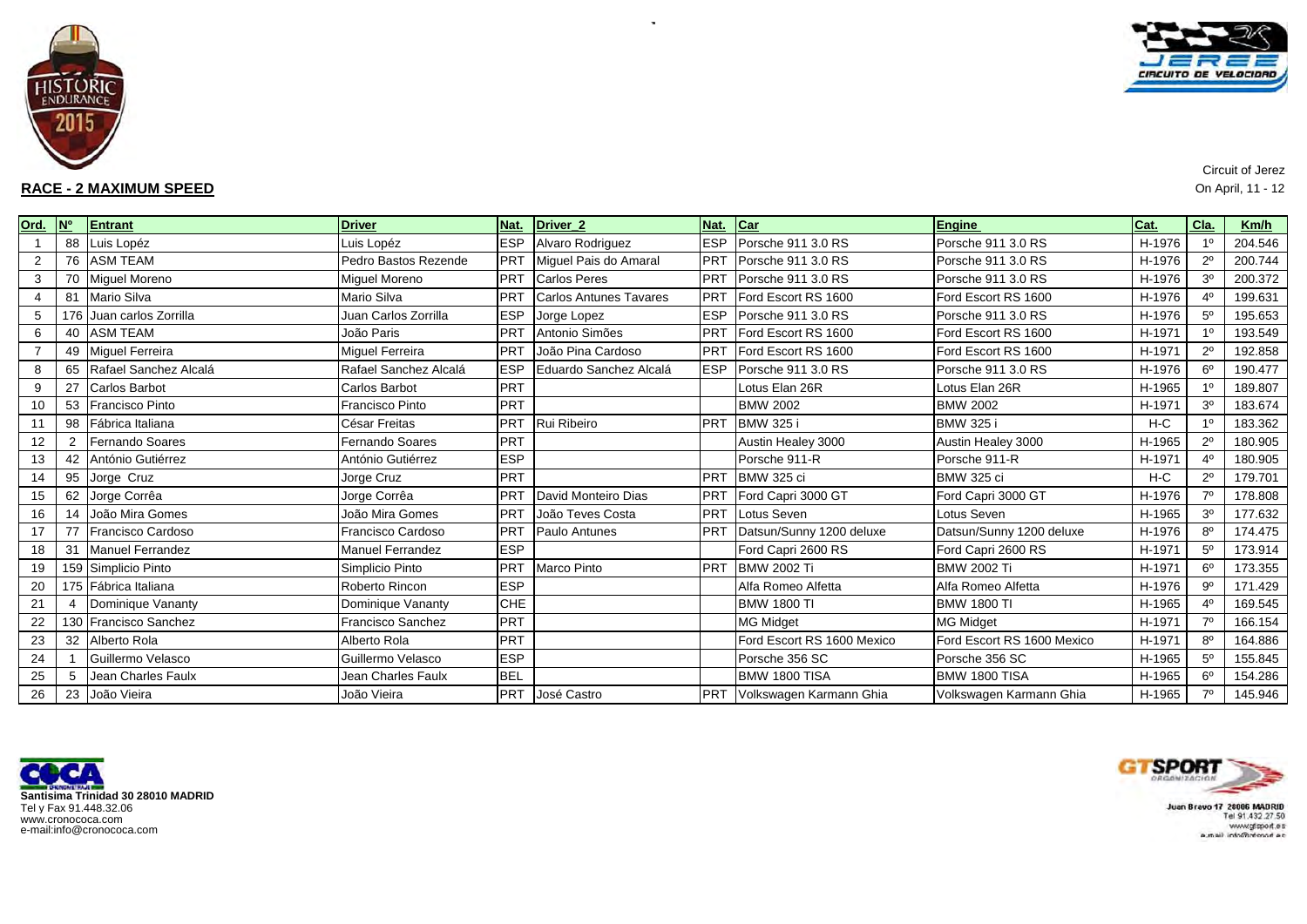



|                 | <b>Order</b> Start | GAP / LT       | 1 <sup>a</sup> | GAP/LT                         | 2 <sup>a</sup> | GAP/LT                         | 3 <sup>a</sup> | GAP/LT                         | 4 <sup>a</sup> | GAP/LT                           | 5 <sup>a</sup> | GAP/LT                           | 6 <sup>a</sup> | GAP/LT                           | 7 <sup>a</sup> | GAP/LT                          | 8 <sup>a</sup> | GAP/LT               | ga  | GAP/LT                         | 10 <sup>a</sup> | GAP/LT                         | 11 <sup>a</sup> | GAP/LT                           | 12 <sup>a</sup> | GAP/LT                           |     | $13a$ GAP/LT                   | 14 <sup>a</sup> | GAP/LT                         | 15 <sup>a</sup> | GAP/LT               | 16 <sup>a</sup> | GAP/LT                        |
|-----------------|--------------------|----------------|----------------|--------------------------------|----------------|--------------------------------|----------------|--------------------------------|----------------|----------------------------------|----------------|----------------------------------|----------------|----------------------------------|----------------|---------------------------------|----------------|----------------------|-----|--------------------------------|-----------------|--------------------------------|-----------------|----------------------------------|-----------------|----------------------------------|-----|--------------------------------|-----------------|--------------------------------|-----------------|----------------------|-----------------|-------------------------------|
| 10              | 88                 | 50'18.500      | 176            | 2'15,865                       | 176            | 2'10.6                         | 176            | 2'09.89                        | 176            | 2'10.157                         | 176            | 2'10.201                         | 176            | 2'26.123                         | 176            | 2'43.16                         | 176            | 3'00.08              | 176 | 2'54.708                       | 176             | 2'09.823                       | 176             | 2'09.279                         | 176             | 3'44.451                         | 98  | 2'17.272                       | 98              | 2'17.994                       | 88              | 2'07.983             | 88              | 2'09.7                        |
| 2 <sup>0</sup>  | 49                 | 50'34.000-     | 49             | 2.040<br>2'17.905              | 49             | 2.211<br>2'10.771              | 49             | 3.355<br>2'11.034              | 49             | 5.881<br>2'12.683                | 49             | 10.133<br>2'14.453               | 76             | 11.948<br>2'20.569               | 76             | 2.472<br>2'33.684               | 76             | 0.938<br>2'58.546    | 76  | 1.213<br>2'54.983              | 40              | 49.867<br>2'23.297             | 98              | 1'28.333<br>2'18.528             | 98              | 0.165<br>2'16.283                | 176 | 11.666<br>2'29.103             | 88              | 5.164<br>2'10.637              | 98              | 4.944<br>2'18.091    | 76              | 6.963<br>2'09.387             |
| 3 <sup>0</sup>  | 16                 | 51'06.001      | -88            | 5.061<br>2'20.926              | 88             | 9.422<br>2'14.961              | 76             | 13.044<br>2'11.464             | 76             | 14.559<br>2'11.672               | 76             | 17.502<br>2'13.144               | 88             | 13.378<br>2'20.921               | 88             | 4.951<br>2'34.733               | 88             | 1.386<br>2'56.515    | 40  | 36.393<br>2'22.674             | 98              | 1'19.084<br>2'17.413           | 76              | 1'56.279<br>2'12.749             | 76              | 21.179<br>2'09.351               | 76  | 12.427<br>2'08.685             | 76              | 12.001<br>2'17.568             | 76              | 7.276<br>2'08.422    | 98              | 13.323<br>2'18.079            |
|                 | 81                 | 51'10.241      | -81            | 6.929<br>2'22.794              | 76             | 11.470<br>2'11.795             | 88             | 13.117<br>2'13.585             | 88             | 14.779<br>2'11.819               | 88             | 18.580<br>2'14.002               | 81             | 20.818<br>2'21.445               | 81             | 5.869<br>2'28.211               | 81             | 1.824<br>2'56.035    | 14  | 1'09.867<br>2'42.487           | 76              | 1'52.809<br>4'01.419           | 88              | 1'56.680<br>2'06.913             | 88              | 21.238<br>2'09.009               | 88  | 12.521<br>2'08.72              | 176             | 15.196<br>2'21.524             | 81              | 21.086<br>2'10.383   | 81              | 24.279<br>2'12.893            |
|                 |                    | 176 51'37.966- |                | 10.275<br>2'26.14              | 81             | 11.538<br>2'15,209             | 81             | 16.451<br>2'14.803             | 81             | 21.050<br>2'14.756               | 81             | 25.496<br>2'14.647               | 70             | 31.561<br>2'17.1                 | 70             | 7.412<br>2'19.011               | 70             | 2.442<br>2'55.11     | 98  | 1'11.494<br>2'24.118           | 88              | 1'59.046<br>2'14.98            | 81              | 2'11.820<br>2'09.938             | 81              | 38.407<br>2'11.038               | 81  | 31.757<br>2'10.787             | 81              | 23.850<br>2'10.087             | 176             | 23.424<br>2'21.375   | 176             | 34.033<br>2'20.309            |
|                 | 27                 | 52'04.542-     | 65             | 16.284<br>2'32.149             | 70             | 23.345<br>2'17.305             | 70             | 29.692<br>2'16.237             | 70             | 35.154<br>2'15.619               | 70             | 40.584<br>2'15.631               | 98             | 37.322<br>2'21.049               | 95             | 1'24.750<br>2'58.443            | 40             | 1'08.427<br>2'40.863 | 88  | 1'53.889<br>4'47.211           | 81              | 1 vta.<br>2'14.861             | 70              | 2'18.897<br>2'14.25              | 70              | 48.101<br>2'13.655               | 70  | 43.229<br>2'12.565             | 70              | 39.815<br>2'14.58              | 70              | 41.479<br>2'14.811   | 70              | 45.554<br>2'13.775            |
| 7 <sup>0</sup>  | 98                 | 49'29.001-     | 175            | 16.574<br>2'32.439             | 98             | 26.094<br>2'16,773             | 98             | 31.758<br>2'15.554             | 98             | 36.734<br>2'15.133               | 98             | 42.396<br>2'15.863               | 95             | 1'09.467<br>2'41.939             | 175            | 1'26.513<br>2'26,878            | 159            | 1'09.652<br>2'40.573 | 70  | 2'06.039<br>4'58.305           | 70              | 1 vta.<br>2'17.71              | 27              | 2'39.506<br>2'16.951             | 27              | 1'12.977<br>2'17.922             | 27  | 1'14.077<br>2'18.537           | 27              | 1'13.067<br>2'16.984           |                 | 1'15.010<br>2'10.77  | 40              | 1'16.579<br>2'11.269          |
|                 | 53.                | 50'17.961      | 70             | 16.640<br>2'32.505             | 95             | 28.293<br>2'20.444             | 95             | 36.843<br>2'18.44              | 95             | 45.028<br>2'18.342               | 95             | 53.651<br>2'18.824               | 175            | 1'42.795<br>3'04.605             | 40             | 1'27.644<br>2'25.836            | 31             | 1'10.077<br>2'40.66  | 81  | 2'06.123<br>4'59.007           | 27              | 1 vta.<br>2'17.99              | 31              | 2'55.575<br>2'22.334             | 53              | 1'29.914<br>2'17.197             |     | 1'25.362<br>2'10.92            | 40              | 1'17.387<br>2'10.019           |                 | 1'17.012<br>2'17.092 | 27              | 1'24.124<br>2'16.812          |
| $9^{\rm o}$     |                    | 65 51'14.100-  | -2             | 17.944<br>2'33.809             | 175            | 31.272<br>2'25.298             | 53             | 41.445<br>2'17.789             | 53             | 49.284<br>2'17.996               | 175            | 1'04.313<br>2'21.73              |                | 1'44.464<br>3'04.626             | 14             | 1'28.637<br>2'27.333            | 62             | 1'20.449<br>2'50.266 | 27  | 1 vta.<br>2'20.107             | 31              | 1 vta.<br>2'22.03              | 53              | 2'57.168<br>2'16.631             | 77              | 1'31.376<br>2'16.804             | 53  | 1'28.501<br>2'16.024           | 53              | 1'27.094<br>2'16.587           | 53              | 1'31.110<br>2'17.163 | 77              | 1'38.736<br>2'17.259          |
| 10°             |                    | 51'33.551      | 95             | 18,449<br>2'34.314             | 65             | 31.745<br>2'26.061             | 175            | 42.272<br>2'20.89              | 14             | 49.292<br>2'16.216               | 14             | 1'05.961<br>2'26.87              | 40             | 1'44.968<br>3'03.198             | 159            | 1'29.159<br>2'25.574            | 14             | 1'22.088<br>2'53.531 | 31  | 1 vta.<br>4'14.944             |                 | 1 vta.<br>2'26.712             | 77              | 2'59.023<br>2'15.981             | 40              | 1'31.879<br>2'16.503             | 77  | 1'30.722<br>2'16,783           | 77              | 1'28.325<br>2'15.597           | 77              | 1'31.177<br>2'15.999 | 53              | 1'39.562<br>2'18.152          |
| 110             |                    | 175 51'41.650- | 98             | 19.921<br>2'35.786             | 159            | 31.969<br>2'22.532             | 14             | 43.233<br>2'18.907             | 175            | 52.784<br>2'20.669               | 40             | 1'07.893<br>2'20.529             | 27             | 1'45.825<br>3'00.472             | 31             | 1'29.497<br>2'25.745            | 65             | 1'22.401<br>2'42.027 |     | 1 vta.<br>4'03.661             | 53              | 1 vta.<br>2'16,719             |                 | 2'59.827<br>4'19.239             | 31              | 1'32.677<br>2'21.553             | 95  | 1'35.471<br>2'18.318           | 95              | 1'35.500<br>2'18.023           | 95              | 1'40.600<br>2'18.247 | 95              | 1'50.589<br>2'19.689          |
| 12º             | 77                 | 51'53.012- 159 |                | 20.037<br>2'35.902             | 53             | 33.546<br>2'19.16              | 159            | 46.332<br>2'24.253             | 40             | 57.565<br>2'21.367               | 27             | 1'11.476<br>2'18,835             | 159            | 1'46.745<br>3'00.721             | 27             | 1'29.592<br>2'26.927            |                | 1'23.101<br>2'40.917 | 159 | 1 vta.<br>4'24.342             | 77              | 1 vta.<br>2'16.819             | 95              | 3'02.124<br>2'17.784             | 95              | 1'34.590<br>2'16.917             | 31  | 1'35.800<br>2'20.56            | 31              | 1'38.932<br>2'21.126           | 31              | 1'48.088<br>2'22.303 | 31              | 2'01.321<br>2'22.933          |
| 13 <sup>0</sup> | 48                 | 52'06.650-     | 62             | 21.488<br>2'37.353             | 14             | 34.216<br>2'21.595             | 40             | 46.355<br>2'19.766             | 159            | 59.230<br>2'23.055               | 159            | 1'12.147<br>2'23.118             | 31             | 1'46.912<br>3'00.335             | 62             | 1'30.263<br>2'25.383            | 130            | 1'24.938<br>2'29.406 | 53  | 1 vta.<br>2'18.872             | 95              | 1 vta.<br>2'17.383             |                 | 3'03.272<br>2'23.608             | 175             | 1'40.556<br>2'20.338             | 175 | 1'42.506<br>2'19.387           | 161             | 1'44.549<br>2'19.601           | 175             | 1'52.045<br>2'20.249 | 175             | 2'02.989<br>2'20.644          |
| 14 <sup>°</sup> |                    | 52'18.293      |                | 22.323<br>2'38.188             | 40             | 36.479<br>2'22.693             | 65             | 48.180<br>2'26.325             | 65             | 1'02.453<br>2'24.43              | 31             | 1'12.700<br>2'20.424             | 62             | 1'48.040<br>2'58.389             | 65             | 1'40.454<br>2'32.496            | 98             | 1'42.084<br>2'28.166 | 175 | 1 vta.<br>2'25.194             | 175             | 1 vta.<br>2'21.294             | 175             | 3'04.669<br>2'19.492             | 161             | 1'41.664<br>2'20.228             | 161 | 1'42.942<br>2'18.715           | 175             | 1'44.943<br>2'20.431           |                 | 2'05.258<br>2'23.414 | 65              | 1 vta.<br>2'17.053            |
| 15 <sup>o</sup> | 62.                | 50'27.408-     |                | 23.221<br>2'39.086             | 62             | 36.908<br>2'26.02              | 62             | 49.765<br>2'22.747             | 31             | 1'02.477<br>2'22.006             | 62             | 1'15.774<br>2'22.285             | 65             | 1'51.118<br>3'01.096             | 161            | 1'41.672<br>2'32.839            |                | 2'37.230<br>2'48.405 | 161 | 1 vta.<br>2'24.772             | 161             | 1 vta.<br>2'20.629             | 161             | 3'05.887<br>2'19.605             |                 | 1'41.712<br>2'22.891             |     | 1'47.789<br>2'23.514           |                 | 1'54.991<br>2'25.196           | 65              | 2'05.807<br>2'18.764 |                 | 1 vta.<br>2'24.388            |
| 16°l            |                    | 159 50'49.695- | 40             | 24.386<br>2'40.251             | 31             | 37.946<br>2'23.427             | 31             | 50.628<br>2'22.572             | 27             | 1'02.842<br>2'21.584             | 65             | 1'16.145<br>2'23.893             | 161            | 1'51.993<br>3'00.985             |                | 1'42.264<br>2'30.659            | 27             | 1 vta.<br>4'28.756   | 77  | 1 vta.<br>2'22.029             | 159             | 1 vta.<br>2'29.722             | 159             | 3'15.051<br>2'25.145             | 159             | 1'55.502<br>2'24.902             | 65  | 2'02.051<br>2'17.979           | 65              | 2'00.190<br>2'16.133           | 14              | 1 vta.<br>2'20.845   | 14              | 1 vta.<br>2'20.194            |
| 17 <sup>o</sup> |                    | 130 51'33.552- | 77             | 24.423                         | 161            | 38.903<br>2'22.36              | 161            | 50.757<br>2'21.744             | 62             | 1'03.690<br>2'24.082             | 161            | 1'17.131<br>2'23.322             | 4              | 1'54.765                         | 42             | 1'42.887                        | 175            | 1 vta.<br>4'46.066   | 62  | 1 vta.<br>4'20.017             | 42              | 1 vta.<br>2'23.965             | 42              | 3'22.423<br>2'25.253             | 65              | 2'01.509                         | 159 | 2'03.143                       | 159             | 2'09.159                       | 159             | 1 vta.<br>2'24.831   | 159             | 1 vta.                        |
| 18 <sup>o</sup> | 95                 | 46'54.851      | 53             | 2'40.288<br>24.986<br>2'40.851 |                | 38.912                         | 27             | 51.415                         | 161            | 1'04.010                         |                | 1'19.274                         | 42             | 3'01.614<br>1'56.590             | 77             | 2'29.457<br>1'45.467            | 161            | 1 vta.<br>4'33.099   | 95  | 1 vta.                         | 14              | 1 vta.                         | 14              | 3'24.749                         | 42              | 2'19.093<br>2'01.532             | 14  | 2'25.078<br>2'06.761           | 14              | 2'24.01<br>2'09.230            | 42              | 1 vta.<br>2'25.385   | 42              | 2'25.346<br>1 vta.            |
| 19 <sup>o</sup> |                    | 52'10.921      | -31            | 25.119<br>2'40.984             | 42             | 2'27.189<br>41.457             |                | 2'19.273<br>52.636             |                | 2'23.41<br>1'05.906              | 42             | 2'23.569<br>1'24.449             | 77             | 2'58.264<br>1'57.178             | 130            | 2'31.449<br>1'55.612            | 95             | 1 vta.<br>4'51.235   | 42  | 2'24.862<br>1 vta.<br>2'24.702 | 62              | 4'08.133<br>1 vta.<br>2'35.023 | 65              | 2'25.851<br>3'26.867             | 14              | 2'23.56<br>2'02.104              | 42  | 2'22.094<br>2'07.042           | 42              | 2'20.463<br>2'12.867           | 62              | 1 vta.<br>2'28.294   | 62              | 2'27.02<br>1 vta.<br>2'29.559 |
| $20^{\circ}$    |                    | 50'37.320      | 42             | 26.042<br>2'41.907             | 27             | 2'26.015<br>42.032<br>2'20.162 | 42             | 2'23.614<br>55.873<br>2'24.306 | 42             | 2'23.427<br>1'09.727<br>2'24.011 |                | 2'24.923<br>1'31.200<br>2'27.264 | 130            | 2'52.101<br>2'06.068<br>2'59.882 | 53             | 2'32.704<br>1'56.014<br>2'32.44 |                | 1 vta.<br>4'32.617   | 65  | 1 vta.<br>4'35.975             | 65              | 1 vta.<br>2'23.837             | 62              | 2'18.464<br>3'30.328<br>2'28.649 | 62              | 2'21.806<br>2'16.754<br>2'30.877 | 62  | 2'22.947<br>1 vta.<br>2'29.699 | 62              | 2'23.819<br>1 vta.<br>2'28.996 | 130             | 1 vta.<br>2'29.29    | 130             | 1 vta.<br>2'29.421            |
| 21°             |                    | 70 38'17.334-  | 161            | 27.143<br>2'43.008             | 77             | 43.433<br>2'29.61              | 77             | 59.167<br>2'25.624             | 77             | 1'14.137<br>2'25.127             | 130            | 1'32.309<br>2'27.164             | 53             | 2'06.734<br>2'58.71              | 32             | 2'05.076<br>2'40.844            | 53             | 1 vta.<br>4'22.822   | 32  | 1 vta.<br>2'34.734             | 130             | 1 vta.<br>2'30.573             | 130             | 1 vta.<br>2'24.591               | 130             | 1 vta.<br>2'28.151               | 130 | 1 vta.<br>2'28.063             | 130             | 1 vta.<br>2'28.629             |                 | 2 vta.<br>2'37.806   |                 | 2 vta.<br>2'34.806            |
| 22º             |                    | 41'47.662-     | 130            | 27.831<br>2'43.696             | 130            | 44.563<br>2'27.332             | 130            | 1'00.085<br>2'25.412           | 130            | 1'15.346<br>2'25.418             | 53             | 1'34.147<br>2'55.064             | 32             | 2'07.392<br>2'46.435             | 98             | 2'13.998<br>4'19.836            | 42             | 1 vta.<br>4'39.506   | 130 | 1 vta.<br>4'48.637             | 32              | 1 vta.<br>2'31.824             | 32              | 1 vta.<br>2'32.056               | 32              | 1 vta.<br>2'32.267               | 32  | 1 vta.<br>2'32.775             | 32              | 1 vta.<br>2'39.965             |                 | 2 vta.<br>2'59.208   | 5               | 3 vta.<br>3'02.74             |
| 23º             | 52 <sub>2</sub>    | 38'10.723-     | 32             | 28.149<br>2'44.014             | 32             | 47.723<br>2'30.174             | 32             | 1'06.697<br>2'28.864           | 32             | 1'25.542<br>2'29.002             | 32             | 1'47.080<br>2'31.739             | 5              | 2'42.403<br>2'43.004             | 5              | 2'48.905<br>2'49.662            | 32             | 1 vta.<br>4'33.035   | 5   | 1 vta.<br>3'40.884             | 5               | 1 vta.<br>2'50.076             |                 | 1 vta.<br>2'44.254               | 5               | 1 vta.<br>2'48.592               | 5   | 1 vta.<br>2'50.361             |                 | 2 vta.<br>2'55.199             | 23              | 3 vta.<br>2'44.39    | 23              | 3 vta.                        |
| $24^{\circ}$    | 40                 | 47'52.481      | 27             | 32.470                         | 5              | 1'00.572                       | 5              | 1'27.081                       |                | 1'53.276                         | 5              | 2'25.522                         |                | 1 vta.                           |                | 1 vta.                          | 23             | 1 vta.               |     | 1 vta.                         |                 | 1 vta.                         |                 | 1 vta.                           |                 | 1 vta.                           |     | 2 vta.                         |                 | 2 vta.                         |                 |                      |                 | 2'41.37                       |
| 25°             | 42                 | 26'14.044      |                | 2'48.335<br>34.048             |                | 2'37.124<br>1'01.897           |                | 2'36.399<br>1'28.391           |                | 2'36.352<br>1'54.735             |                | 2'42.447<br>1 vta.               | 23             | 2'42.854<br>1 vta.               | 23             | 2'59.75<br>1 vta.               |                | 2'57.073<br>1 vta.   | 23  | 2'41.295<br>2 vta.             | 23              | 2'39.438<br>2 vta.             | 23              | 2'39.359<br>2 vta.               | 23              | 2'40.135<br>2 vta.               | 23  | 2'37.651<br>3 vta.             | 23              | 2'38.083<br>3 vta.             |                 |                      |                 |                               |
| 26 <sup>o</sup> | 76                 | 51'28.346      |                | 2'49.913<br>35.506<br>2'51.371 | 23             | 2'36.991<br>1'29.070           |                | 2'36.384<br>2'09.462           | 23             | 2'36.501<br>1 vta.               | 23             | 2'42.843<br>1 vta.               |                | 2'58.349                         |                | 2'57.159                        |                | 4'31.299             |     | 4'46.256                       |                 | 2'53.42                        |                 | 2'47.001                         |                 | 2'44.32                          |     | 2'43.939                       |                 | 2'45.63                        |                 |                      |                 |                               |
|                 |                    |                |                |                                |                | 2'50.809                       |                | 2'50.282                       |                | 2'51.031                         |                | 2'54.996                         |                |                                  |                |                                 |                |                      |     |                                |                 |                                |                 |                                  |                 |                                  |     |                                |                 |                                |                 |                      |                 |                               |

 $\sim$ 



**3 v.**

**9 v. 28º 161 44'13.069-**

**8 v. 29º 14 11'28.307- 5 v. 07'30.030- 30º 31**







On April, 11 - 12<br>Circuit of Jerez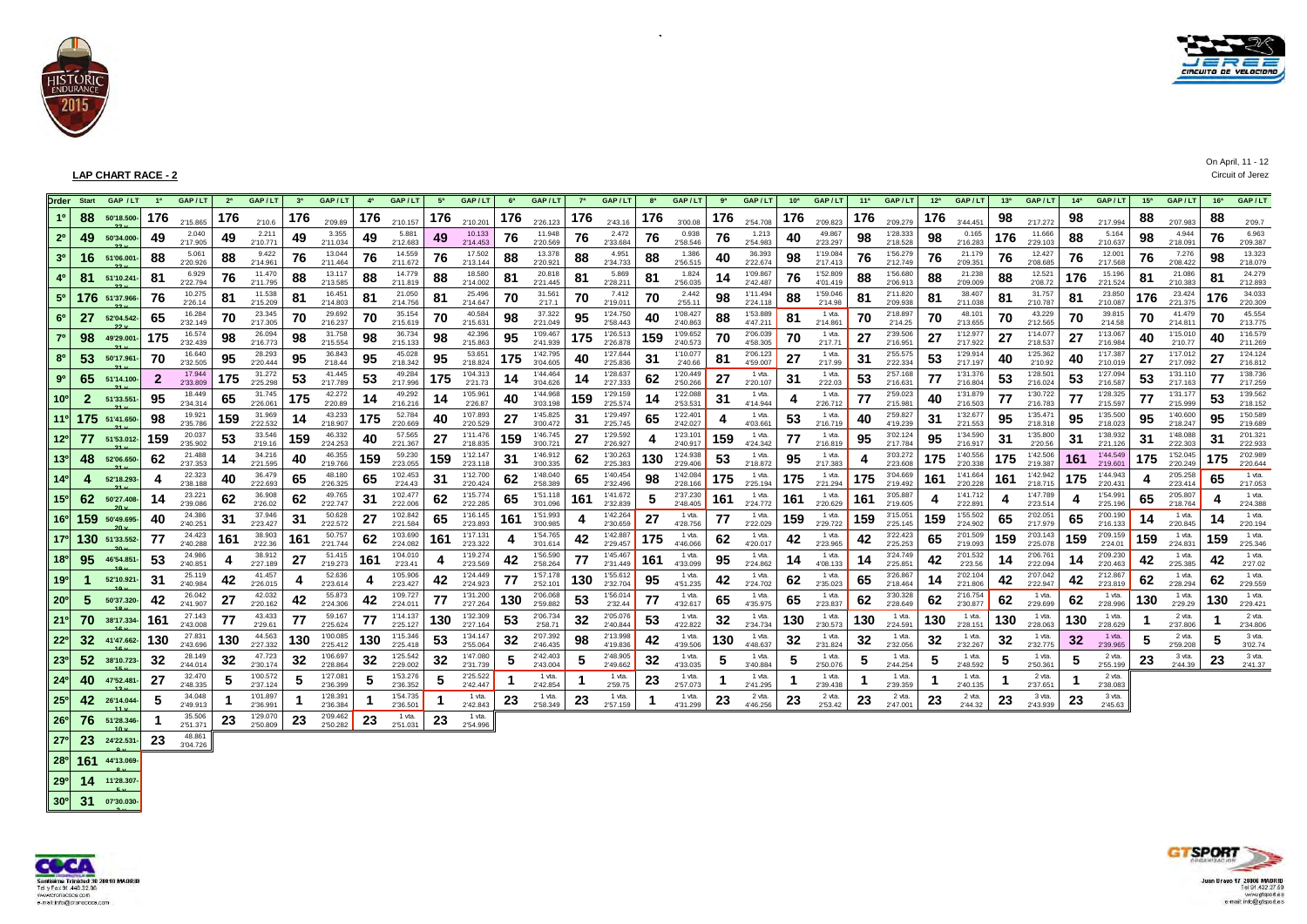



### **LAP CHART RACE - 2** On April, 11 - 12

| <b>Drder</b>    | 17 <sup>a</sup> | GAP/LT               | 18 <sup>a</sup> | GAP/LT               | 19 <sup>a</sup> | GAP/LT               | 20 <sup>a</sup> | GAP/LT               | 21 <sup>3</sup> | GAP/LT                           | 22 <sup>a</sup> | GAP/LT               |
|-----------------|-----------------|----------------------|-----------------|----------------------|-----------------|----------------------|-----------------|----------------------|-----------------|----------------------------------|-----------------|----------------------|
| 10              | 88              | 2'09.823             | 88              | 2'11.758             | 88              | 2'07.956             | 88              | 2'07.974             | 76              | 2'08.801                         | 88              | 2'10.838             |
| 2 <sup>0</sup>  | 76              | 5.488<br>2'08.348    | 76              | 2.432<br>2'08.702    | 76              | 2.391<br>2'07.915    | 76              | 1.930<br>2'07.513    | 88              | 0.075<br>2'10.806                | 76              | 20.456<br>2'31.369   |
| 3 <sup>0</sup>  | 98              | 20.097<br>2'16.597   | 98              | 24.224<br>2'15.885   | 98              | 34.699<br>2'18.431   | 81              | 46.046<br>2'17.52    | 81              | 46.108<br>2'10.793               | 81              | 47.098<br>2'11.903   |
| 4º              | 81              | 30.952<br>2'16.496   | 81              | 31.412<br>2'12.218   | 81              | 36.500<br>2'13.044   | 98              | 47.288<br>2'20.563   | 98              | 53.384<br>2'16.827               | 98              | 1'01.291<br>2'18.82  |
| 5°              | 176             | 46.976<br>2'22.766   | 70              | 51.389<br>2'13.096   | 70              | 1'00.321<br>2'16.888 | 70              | 1'06.270<br>2'13.923 | 70              | 1'09.586<br>2'14.047             | 70              | 1'12.895<br>2'14.222 |
| 6 <sup>0</sup>  | 70              | 50.051<br>2'14.32    | 176             | 57.061<br>2'21.843   | 176             | 1'09.514<br>2'20.409 | 176             | 1'20.494<br>2'18.954 | 176             | 1'30.467<br>2'20.704             | 40              | 1'31.144<br>2'11.458 |
| 7 <sup>0</sup>  | 40              | 1'18.151<br>2'11.395 | 40              | 1'21.265<br>2'14.872 | 40              | 1'24.865<br>2'11.556 | 40              | 1'29.288<br>2'12.397 | 40              | 1'30.599<br>2'12.042             | 176             | 1'38.977<br>2'19.423 |
| 8 <sup>0</sup>  | 27              | 1'31.930<br>2'17.629 | 27              | 1'38.180<br>2'18.008 | 27              | 1'49.374<br>2'19.15  | 27              | 1'59.772<br>2'18.372 | 27              | 2'10.522<br>2'21.481             |                 |                      |
| 90              | 77              | 1'44.306<br>2'15.393 | 77              | 1'47.778<br>2'15.23  | 77              | 1'57.512<br>2'17.69  | 77              | 2'06.835<br>2'17.297 | 77              | 1 vta.<br>2'15.529               |                 |                      |
| 10 <sup>o</sup> | 53              | 1'45.130<br>2'15.391 | 53              | 1'49.071<br>2'15.699 | 53              | 1'59.443<br>2'18.328 | 53              | 1 vta.<br>2'26.952   | 53              | $1$ vta.<br>2'19.856             |                 |                      |
| 11°             | 95              | 1'59.965<br>2'19.199 | 95              | 2'07.345<br>2'19.138 | 95              | 1 vta.<br>2'20.246   | 95              | 1 vta.<br>2'21.177   | 95              | $1$ vta.<br>2'19.597             |                 |                      |
| $12^{o}$        | 175             | 1 vta.<br>2'20.626   | 65              | 1 vta.<br>2'18.086   | 65              | 1 vta.<br>2'17.982   | 65              | 1 vta.<br>2'18.491   | 65              | $1$ vta.                         |                 |                      |
| 13 <sup>0</sup> | 31              | 1 vta.<br>2'23.652   | 31              | 1 vta.<br>2'24.07    | 31              | 1 vta.<br>2'22.836   | 31              | 1 vta.<br>2'22.904   | 31              | 2'22.168<br>$1$ vta.<br>2'22.065 |                 |                      |
| 14 <sup>0</sup> | 65              | 1 vta.               | 4               | 1 vta.               | 14              | 1 vta.               | 14              | 1 vta.               | 14              | $1$ vta.                         |                 |                      |
| 15°             | 4               | 2'16.331<br>1 vta.   | 14              | 2'24.287<br>1 vta.   | 4               | 2'19.691<br>1 vta.   | 4               | 2'20.847<br>1 vta.   | 4               | 2'20.205<br>$1$ vta.             |                 |                      |
| 16 <sup>o</sup> | 14              | 2'23.972<br>1 vta.   | 42              | 2'21.006<br>1 vta.   | 42              | 2'23.05<br>1 vta.    | 42              | 2'23.61<br>1 vta.    | 42              | 2'25.637<br>$1$ vta.             |                 |                      |
| 17°             | 159             | 2'20.598<br>1 vta.   | 159             | 2'24.465<br>1 vta.   | 159             | 2'23.399<br>1 vta.   | 159             | 2'23.415<br>1 vta.   | 159             | 2'24.953<br>$1$ vta.             |                 |                      |
| 18 <sup>0</sup> | 42              | 2'28.738<br>1 vta.   | 130             | 2'26.934<br>1 vta.   | 130             | 2'24.214<br>2 vta.   | 130             | 2'24.961<br>2 vta.   |                 | 2'23.682                         |                 |                      |
| 19°             | 62              | 2'25.072<br>1 vta.   | 1               | 2'29.943<br>3 vta.   | 1               | 2'29.248<br>3 vta.   |                 | 2'28.696             |                 |                                  |                 |                      |
| $20^{\circ}$    | 130             | 2'29.632<br>1 vta.   | 23              | 2'44.283<br>4 vta.   |                 | 2'45.522             |                 |                      |                 |                                  |                 |                      |
| 21°             | 1               | 2'28.78<br>2 vta.    |                 | 2'40.562             |                 |                      |                 |                      |                 |                                  |                 |                      |
| $22^{\circ}$    | 5               | 2'42.737<br>3 vta.   |                 |                      |                 |                      |                 |                      |                 |                                  |                 |                      |
|                 | 23              | 3'02.057<br>4 vta.   |                 |                      |                 |                      |                 |                      |                 |                                  |                 |                      |
| 23 <sup>0</sup> |                 | 2'41.99              |                 |                      |                 |                      |                 |                      |                 |                                  |                 |                      |
| $24^{\circ}$    |                 |                      |                 |                      |                 |                      |                 |                      |                 |                                  |                 |                      |
| $25^{\circ}$    |                 |                      |                 |                      |                 |                      |                 |                      |                 |                                  |                 |                      |
| 26°             |                 |                      |                 |                      |                 |                      |                 |                      |                 |                                  |                 |                      |
| 27°             |                 |                      |                 |                      |                 |                      |                 |                      |                 |                                  |                 |                      |
| 28°             |                 |                      |                 |                      |                 |                      |                 |                      |                 |                                  |                 |                      |
| 29°             |                 |                      |                 |                      |                 |                      |                 |                      |                 |                                  |                 |                      |
| $30^{\circ}$    |                 |                      |                 |                      |                 |                      |                 |                      |                 |                                  |                 |                      |

 $\bar{A}$ 





 $C$ ircuit of Jerez